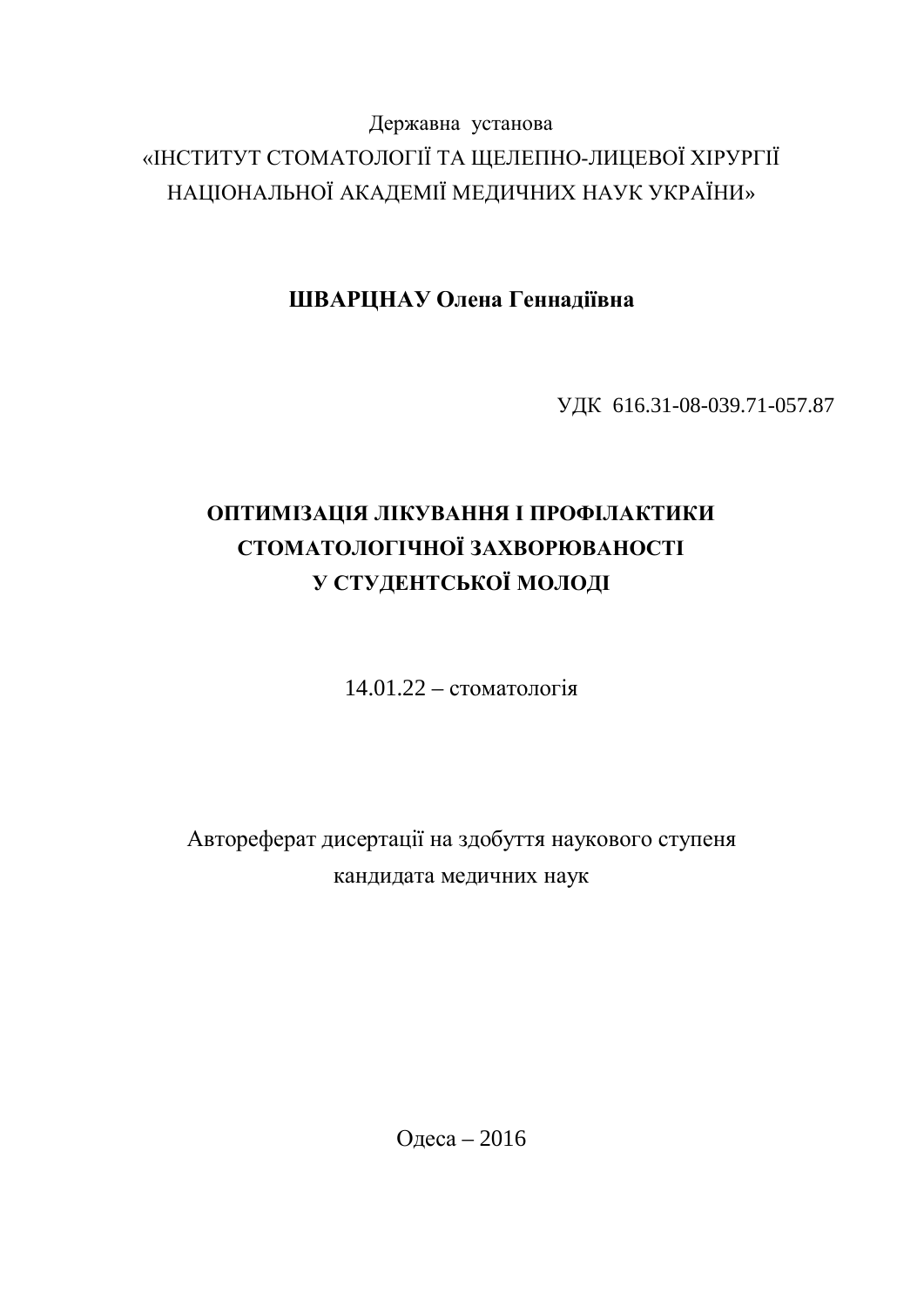Дисертацією є рукопис.

Робота виконана у Державній установі ««Інститут стоматології та щелепнолицевої хірургії НАМН України», м. Одеса

#### Науковий керівник:

доктор медичних наук, професор Ковач Ілона Василівна, Державний заклад «Дніпропетровська медична академія МОЗ України», завілувач кафелри литячої стоматології

### Офіційні опоненти:

- доктор медичних наук, професор Скрипников Петро Миколайович, Вищий державний навчальний заклад України «Українська медична стоматологічна академія», м. Полтава, завідувач кафедри післядипломної освіти лікарів $c$ томатопогів

- доктор медичних наук, професор Остапко Олена Іванівна, Національний медичний університет ім. О.О. Богомольця МОЗ України, професор кафедри дитячої терапевтичної стоматології та профілактики стоматологічних захворювань

Захист відбудеться 3 жовтня 2016 р. о 11.00 годині на засіданні спеціалізованої вченої ради Д 41.563.01 в Державній установі «Інститут стоматології та щелепно-лицевої хірургії НАМН України» за адресою: 65026, м. Одеса, вул. Рішельєвська.11.

З дисертацією можна ознайомитись у бібліотеці Державної установи «Інститут стоматології та щелепно-лицевої хірургії НАМН України» (65026, м. Одеса, вул. Рішельєвська,11).

Автореферат розісланий 2 вересня 2016 р.

Вчений секретар спеціалізованої вченої ради П.О. Бабеня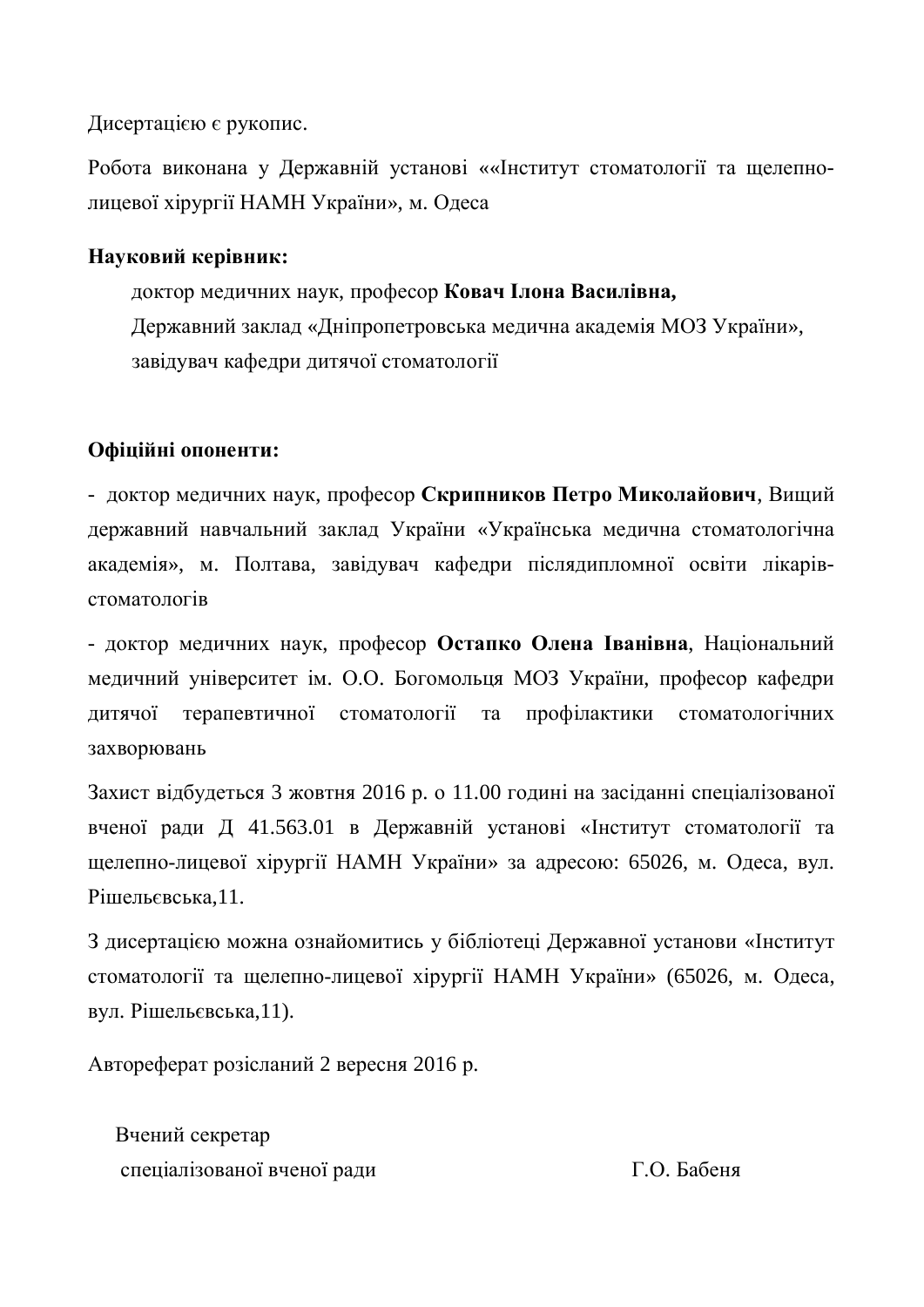#### ЗАГАЛЬНА ХАРАКТЕРИСТИКА РОБОТИ

Актуальність теми. Рівень здоров'я студентської молоді в Україні все більше привертає увагу громадськості, але, тим не менш, він продовжує залишатися досить низьким (Хоменко Л.О., Остапко О.І., Біденко Н.В., 2004, Проценко А.С., 2015, Політун А.М., Марченко Н.С., 2016, Савичук Н.О., 2016). Доведено, що за час навчання осіб молодого віку спостерігається зниження числа здорових студентів, зростання захворюваності органів травлення в них, а також збільшення числа осіб, що мають два і більше захворювання з 29,5 % до 48,7 % (Продченко А.С., 2010, Barkin J.A. et al., 2015).

Відомо, що специфіка молодого віку і навчального процесу висувають підвищені вимоги до функціонування практично всіх органів і систем організму (Філічкін Б.Є., 2006). Результати дослідження здоров'я студентів, свідчать про те, що у 12-27 % вступників до вищих навчальних закладів є яскраво виражені відхилення в стані здоров'я.

До факторів ризику в період отримання професійної освіти відносять: наявність функціональних відхилень, адаптацію до режиму і умов навчання; незадовільні гігієнічні умови трудової діяльності та навчання; низькі показники якості харчування; соціально-психологічну напруженість в сім'ї; негативні поведінкові характеристики юнаків і дівчат, низький рівень медичної активності, гігієнічної інформованості й установок на здоровий спосіб життя.

До закінчення інституту спостерігається зростання числа осіб з хронічними захворюваннями і функціональними порушеннями здоров'я. Так, у студентів вищих навчальних закладів м. Дніпропетровська у 74 % випадків виявлено різні форми загальної соматичної патології (Ковач І.В., 2006). З них переважають такі захворювання і розлади, як вегето-судинна дистонія (53,7 %), захворювання шлунково-кишкового тракту (49,3 %), захворювання очей (міопія різного ступеня, ангіопатія сітківки – 47,6 %), захворювання органів дихання (11,2 %), а на артеріальну гіпертензію страждають - 18,4 % студентської молоді. Разом з тим, дослідженнями загального соматичного здоров'я у студентської молоді встановлено зниження частки осіб з першої і другої груп здоров'я за період навчання (Федотов А.Л., 2009).

В даний час актуальною є проблема високої поширеності стоматологічних захворювань серед студентів (Пономаренко В.М., 2007). Разом з тим, у студентської молоді України із стоматологічних захворювань найвища поширеність і інтенсивність встановлені для карієсу зубів і захворювань пародонту, цифрові значення яких складають 86-93 % та 38-46 % відповідно (Петрушанко Т.О., 2000). У той же час встановлено, що у більшості обстежених людей перші симптоми захворювань пародонту з'являлися саме в молодому віці – 16-20 років, в період студентства, а найчастішою патологією пародонту, яка зустрічається, є гінгівіт, частота якого досягає майже 100 %, і найвища його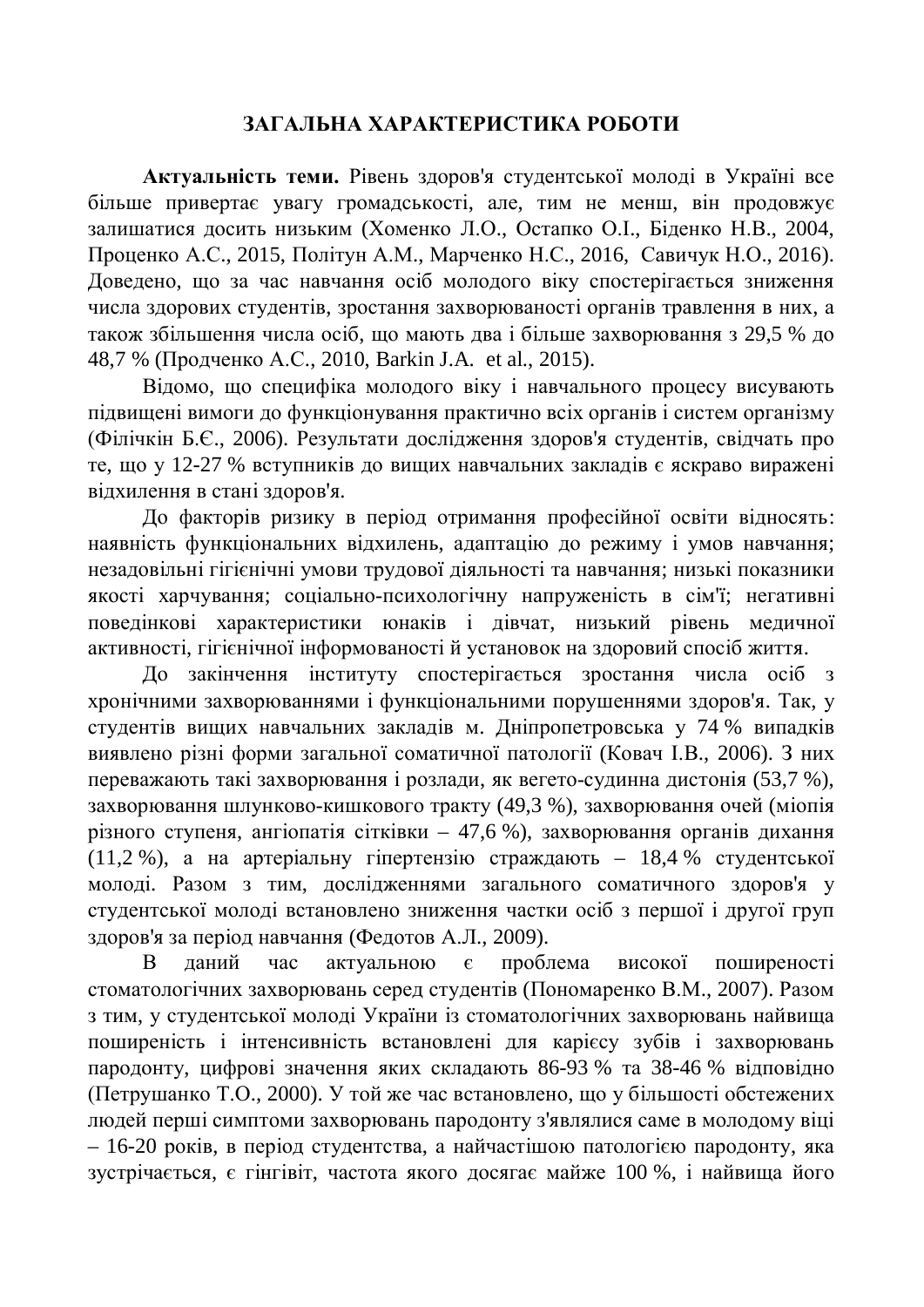поширеність була відзначена у підлітків 14-16 років (Петрушанко Т.О. і співавт., 2013).

Студенти вищих навчальних закладів, об'єднані певним віком, специфічними умовами навчання і способом життя, знаходяться під сильним впливом активної фізіологічної перебудови організму і хронічного стресу. При одночасному зниженні рівня місцевої неспецифічної резистентності і підвищенні психоемоційного напруження схильність до виникнення запальних генералізованих захворювань пародонту зростає. Це особливо чітко проявляється в період академічного стресу, пов'язаного з підготовкою до іспитів (Цепов А.М., 2013).

Таким чином, оцінка факторів ризику виникнення та розвитку стоматологічних захворювань в процесі навчання студентів, змін, що відбуваються в порожнині рота, під впливом соматичних захворювань, а також підвищення ефективності лікування і профілактики має важливе значення. У доступній літературі нами не знайдено програми профілактики стоматологічних захворювань, спрямованої на оздоровлення студентської молоді, що є соціально-економічною необхідністю оздоровлення нації в цілому.

Зв'язок роботи з науковими програмами, планами, темами. Дисертація є фрагментом науково-дослідної роботи ДУ «Інститут стоматології та щелепно-лицевої хірургії НАМН України»: «Вивчити тенденції наукових досліджень в стоматології за умовами сучасних досягнень медичної науки і технікі» (Шифр НАМН 095.14; ДР № 0114U000382), де автор була співвиконавцем окремого фрагменту теми.

**Мета і завлання лослілження.** Мета лослілження – пілвишення ефективності профілактики і лікування основних стоматологічних захворювань у студентської молоді шляхом розробки алгоритму проведення професійної гігієни порожнини рота та обґрунтування сполученого застосування кверцитинвмісного мукозального гелю та ультрафонофореза вітамінвмісного препарату.

Для досягнення поставленої мети були визначені наступні завдання:

1. Вивчити стоматологічний статус, рівень гігієни у студентів медичних навчальних закладів та визначити потребу в проведенні професійної гігієни порожнини рота та лікуванні твердих тканин зубів і пародонту.

2. Виявити наявність і поширеність факторів ризику виникнення карієсу зубів і хронічного катарального гінгівіту у студентської молоді.

3. Вивчити і встановити особливості формування мікробіоценозу в порожнині рота у осіб молодого віку при наявності факторів ризику виникнення основних стоматологічних захворювань.

4. Розробити алгоритм проведення лікувально-профілактичних заходів із застосуванням професійної гігієни, кверцитинвмісного мукозального гелю і ультрафонофорезу вітамінних препаратів, вивчити ефективність їх впливу на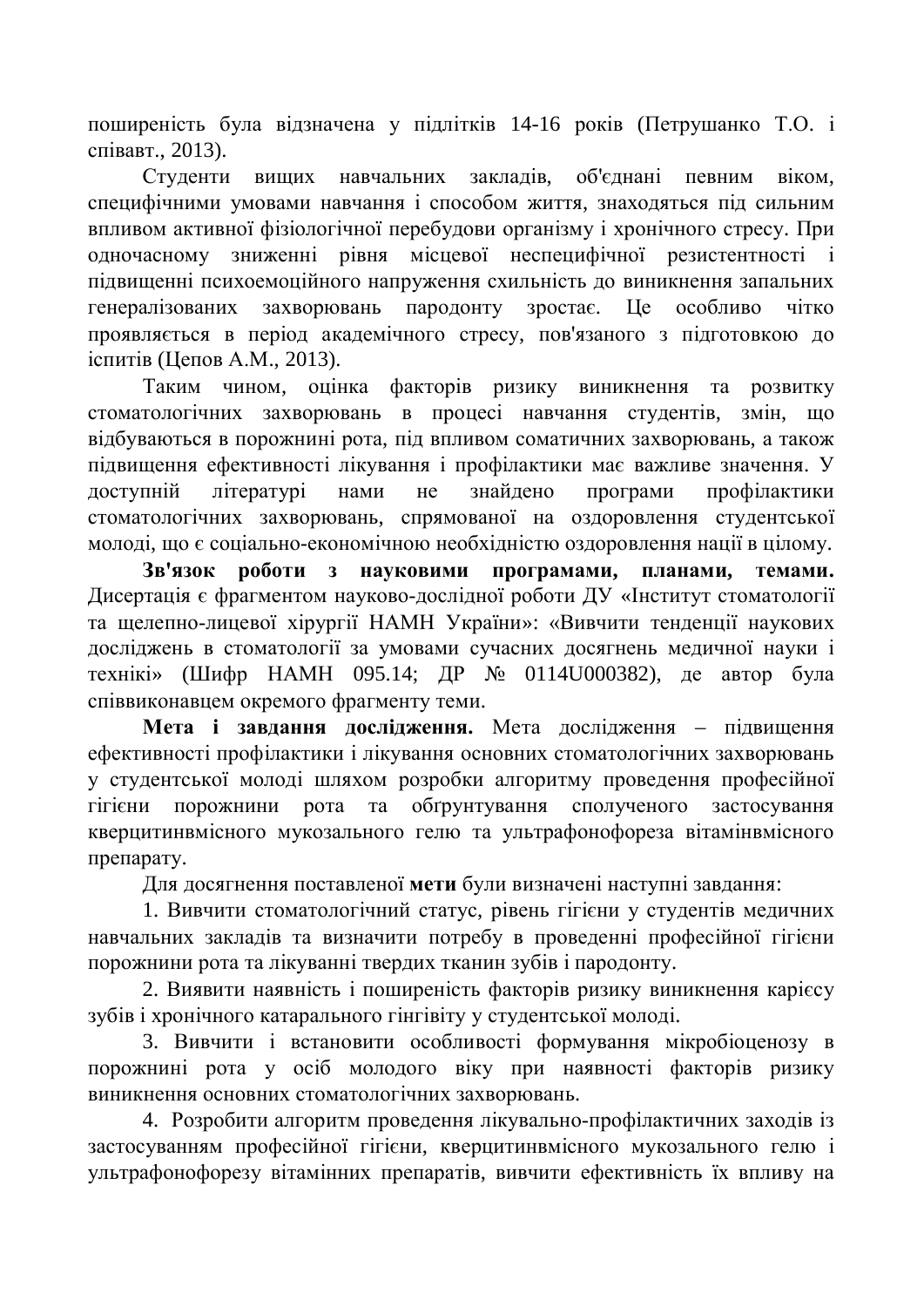стан антиоксидантної системи, неспецифічної резистентності в порожнині рота i властивості ротової рідини у студентів.

5. Оцінити вплив розроблених лікувально-профілактичних заходів на кровопостачання тканин пародонту за даними ультразвукової доплерографії та адаптаційно-функціональні реакції у порожнині рота шляхом вивчення енергетичних процесів в клітинах букального епітелію.

6. Апробувати схему лікувально-профілактичних заходів для студентської молоді та оцінити її ефективність у віддалені терміни.

Об'єкт дослідження - карієс зубів та хронічний катаральний гінгівіт у студентської молоді 14-22 років.

 $\Pi$ редмет дослідження – розробка, клінічне обґрунтування та оцінка ефективності методу профілактики і лікування основних стоматологічних захворювань у студентської молоді 14-22 років.

*Методи дослідження:* клінічні – для оцінки рівня гігієни та стану тканин порожнини рота, для оцінки ефективності застосування розроблених лікувально-профілактичних заходів; лабораторні (біохімічні, імунологічні, біофізичні, мікробіологічні) – для характеристики змін і кількісної оцінки дії лікувально-профілактичних заходів на стан твердих тканин зубів, тканин пародонту, гігієни порожнини рота і ротової рідини; статистичні – для визначення достовірності отриманих даних.

Наукова новизна отриманих даних. За результатами проведеного комплексного стоматологічного обстеження студентів медичного коледжу та медичної академії у віці 14-22 років уточнено наукові дані про частоту виникнення ураження твердих тканин зубів і пародонту в осіб, які мають фактори ризику їх розвитку. При цьому встановлена висока поширеність карієсу зубів, яка складала 71,8 % у 14-17 років та 78,9 % у 18-22 роки, некаріозних уражень – 37,4 % і 38 % та хронічного катарального гінгівіту – 59,2 % та 62,9 % відповідно.

Встановлено, що до основних факторів ризику виникнення та розвитку основних стоматологічних захворювань у студентської молоді відносяться погана гігієна порожнини рота, тютюнопаління, соматичні захворювання та харчування з великим вживанням вуглеводів і газованих напоїв.

Встановлено особливості формування біоценозу порожнини рота у студентів із стоматологічними захворюваннями на тлі впливу факторів ризику, який характеризувався підвищеним вмістом патогенної мікрофлори на 2,8-3,2 порядки (за рахунок Streptococcus mutans) у пацієнтів з карієсом зубів і coматичною патологією і в 1,8-2,2 рази Porphyromonas gingivalis у студентів з хронічним катаральним гінгівітом, які мали соматичну патологію і шкідливу звичку тютюнопаління, та високим ступенем дисбіозу, які були усунені в динаміці лікування.

У клініці вперше показана висока клінічна ефективність лікувальнопрофілактичних заходів, що включають проведення професійної гігієни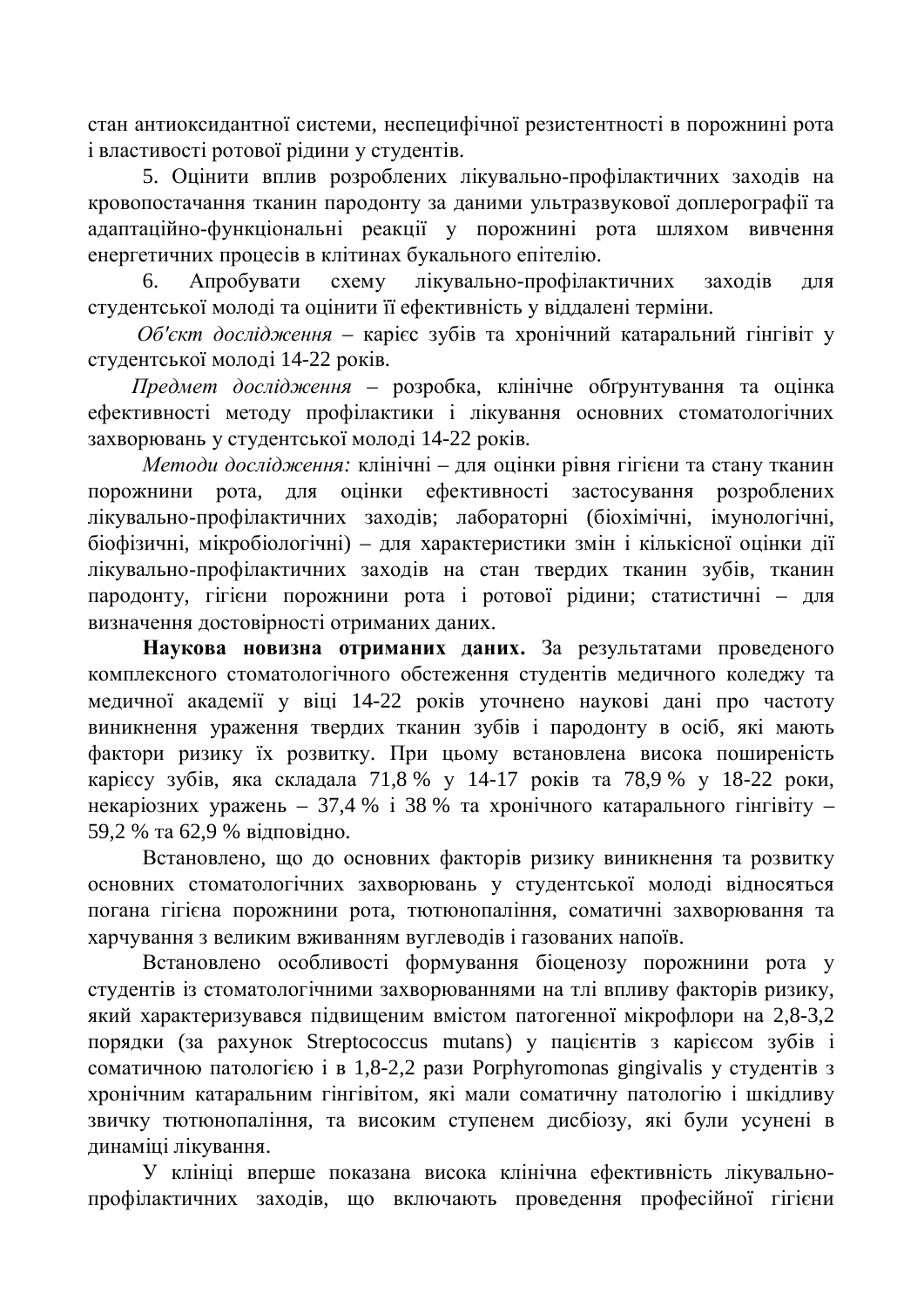порожнини рота, застосування ультрафонофорезу вітамінного препарату та кверцитинвмісного мукозального гелю, яка проявляється зниженням пародонтальних індексів (РМА, кровоточивості) та приросту карієсу зубів.

Доведено, що проведення професійної гігієни порожнини рота, застосування ультрафонофорезу і аплікацій мукозального гелю призводить до підвищення неспецифічної резистентності в порожнині рота, що проявляється збільшенням активності лізоциму і sIgA в ротовій рідині, активації антиоксидантної системи, яка характеризується збільшенням каталази, і зниженням рівня ПОЛ (зменшення рівня маркера запалення МДА).

Вперше за даними ультразвукового дослідження встановлено підвищення майже у 3 рази об'ємної та лінійної швидкостей кровотоку в тканинах пародонту у студентів з факторами ризику та нормалізація регіонального кровообігу і стабілізація адаптаційно-функціональних реакцій у порожнині рота після проведення розроблених лікувально-профілактичних заходів.

Практична значимість отриманих результатів. Розроблено лікувальнопрофілактичні заходи, засновані на проведенні різних методів професійної гігієни порожнини рота, застосуванні ультрафонофорезу вітамінних препаратів та аплікацій кверцитинвмісного мукозального гелю для профілактики і лікування основних стоматологічних захворювань в осіб молодого віку.

Порівняльний аналіз клінічних, біохімічних, імунологічних, мікробіологічних досліджень дозволяє проводити діагностику порушень в порожнині рота і оцінювати ефективність застосування лікувальнопрофілактичних заходів у студентської молоді з урахуванням факторів ризику виникнення основних стоматологічних захворювань в них.

Підтверджено ефективність розроблених лікувально-профілактичних заходів, які впроваджені в роботу стоматологічних поліклінік міст України.

Особистий внесок автора. Автором особисто проведено патентноінформаційний пошук, оброблена і проаналізована наукова література по темі дисертації, самостійно проведені всі клінічні дослідження. Проаналізовано та узагальнено отримані результати досліджень, проведена їх статистична обробка. Складено текст і оформлена дисертаційна робота. Спільно з науковим керівником сформульовані мета й завдання роботи, основні висновки і практичні рекомендації. Клінічні дослідження виконані на базі кафедри дитячої стоматології ДЗ «Дніпропетровська медична академія МОЗ України». Біохімічні, біофізичні та імунологічні дослідження проведені в лабораторіях ДУ «Інститут стоматології та щелепно-лицевої хірургії НАМН України».

Апробація результатів дисертації. Основні положення дисертації повідомлені та обговорені на науково-практичній конференції з міжнародною участю «Особливості первинної, вторинної і третинної профілактики у пацієнтів з різним соматичним статусом» (Одеса, 2013); семінарі «Інновації у стоматології» (Одеса, 2013); XXXIV Всероссийской научно-практической конференции СтАР «Стоматология XXI века» в рамках 38-го Московского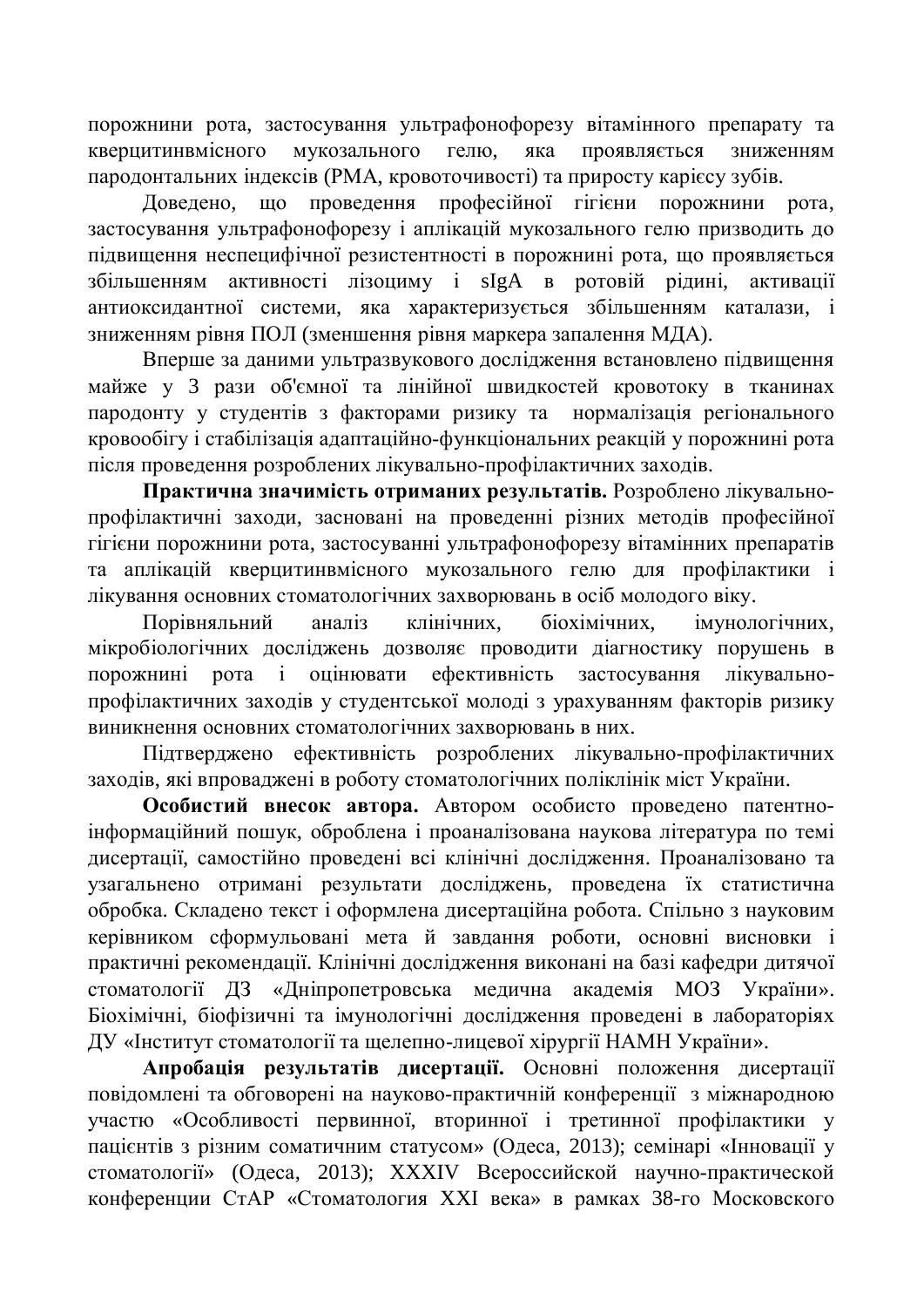международного стоматологического Форума (Москва, Россия, 2015); науковопрактичній конференції «Питання організації профілактики та лікування основних стоматологічних захворювань. Роль гігієніста зубного в команді» (Харків, 2015); науково-практичній конференції «Профілактика та лікування основних стоматологічних захворювань» (Полтава, 2015); семінарі «Сучасні технології в профілактиці та лікуванні основних стоматологічних захворювань та ЗЩА» (Львів, 2016); семінарі «Сучасні технології в профілактиці та лікуванні карієсу зубів та захворювань тканин пародонту» (Кривий Ріг, 2016).

Публікації. За темою дисертації опубліковано 8 робіт, з яких 6 статей у наукових фахових виданнях України, 1 стаття у науковому виданні Польщі, 1 тези доповіді в матеріалах зарубіжної конференції.

Обсяг і структура дисертації. Дисертація викладена на сторінках принтерного тексту, ілюстрована 19 рисунками, 67 таблицями. Складається зі вступу, огляду літератури, 4 розділів власних досліджень, аналізу і узагальнення отриманих результатів, висновків, практичних рекомендацій, списку використаних джерел (329 джерел, з них 109 латиницею) і додатків.

## **ОСНОВНИЙ ЗМІСТ РОБОТИ**

Матеріали і методи дослідження. Для вирішення поставленої мети і завдань було проведено комплекс клінічних та клініко-лабораторних досліджень. Для загальної характеристики, структурного аналізу стоматологічної захворюваності було проведено комплексне стоматологічне обстеження та визначення рівня знань з профілактики стоматологічних захворювань і навичок догляду за порожниною рота 636 молодих людей віком від 14 до 22 років. Всі обстежені молоді люди були студентами медичних навчальних закладів. Серед них було 182 студента медичного коледжу у віці 14-17 років (28,62 %) і 454 – студенти медичної академії у віці 18-22 років (71,38 %). Всього нами було обстежено 422 дівчат, що становило 66,35 % і 214 юнаків, що відповідало 33,65 % від загального числа студентів.

З метою оцінки динаміки стану твердих тканин зубів і тканин пародонту під дією розроблених лікувально-профілактичних заходів (ЛПЗ) нами було вибрано для глибокого обстеження 178 пацієнтів, серед яких 84 були студентами медичного коледжу і 94 – медичної академії. Всі обстежені студенти були розподілені на 2 групи (основну і порівняння) в залежності від передбачуваного фактору ризику (ФР) розвитку основних стоматологічних захворювань (табл. 1).

При цьому основна група поділялась на 2 підгрупи: перша становила 67 хворих (37,64 %) з карієсом зубів і захворюваннями тканин пародонту, а в другу увійшли 44 пацієнта (24,72 %) з каріє сом зубів і захворюваннями тканин пародонту, які протікали на тлі соматичних захворювань та за наявності ФР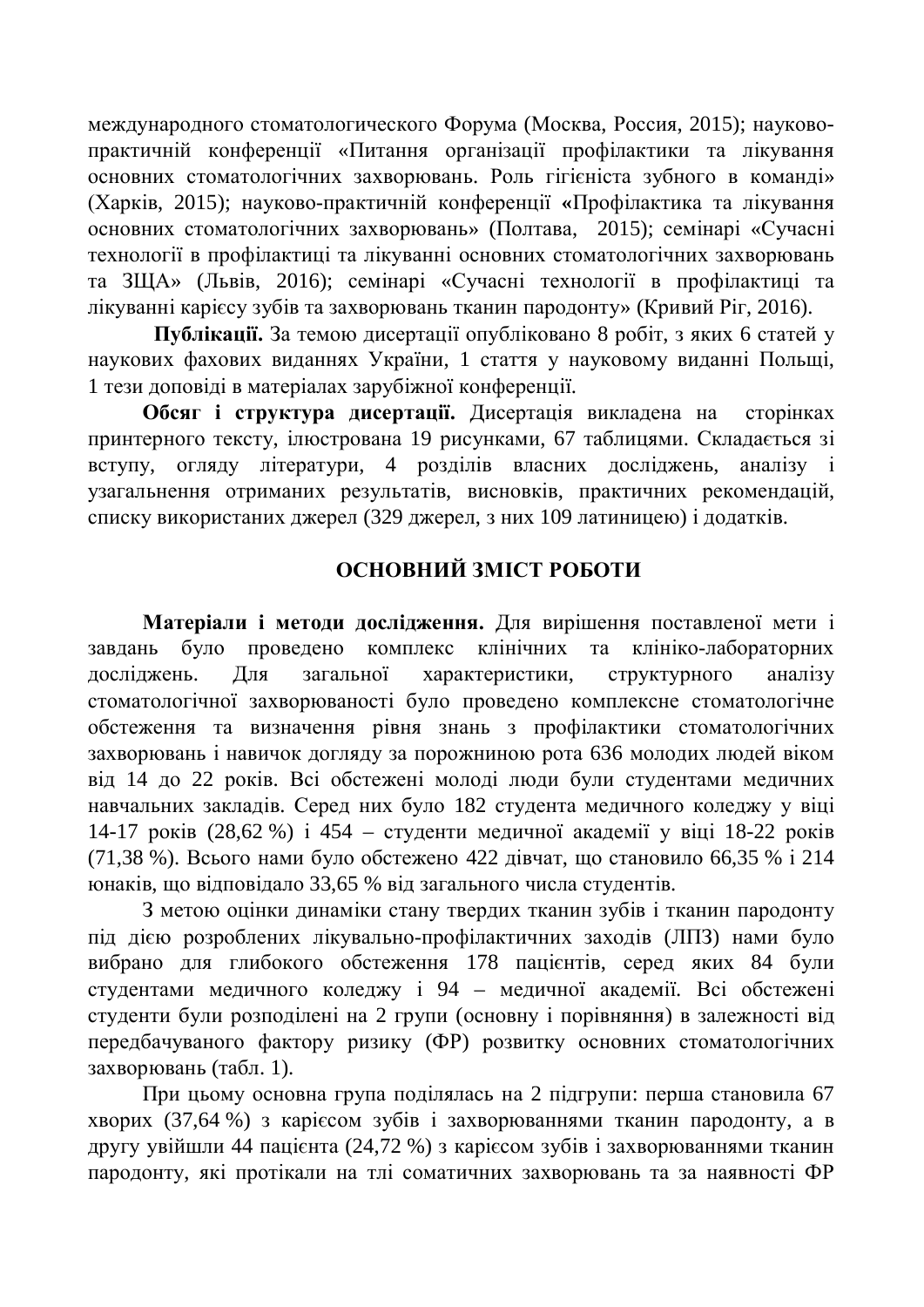(погана гігієна порожнини рота, тютюнопаління, харчування з великим вмістом вуглеводів і низька фізична активність).

Таблиня 1

| Bik<br>(роки) | Кількість пацієнтів в групах |         |                 |            |         |                |        |
|---------------|------------------------------|---------|-----------------|------------|---------|----------------|--------|
|               | Основна                      |         |                 | Порівняння |         |                | Всього |
|               | Юнаки                        | Дівчата | Всього          | Юнаки      | Дівчата | Всього         |        |
| $14 - 17$     | 29                           | 20      | 49              | 20         |         | 35             | 84     |
| 18-22         | 36                           | 26      | 62              | 19         | 13      | 32             | 94     |
| Разом         | 65                           | 46      | $\overline{11}$ | 39         | 28      | 6 <sup>7</sup> | 178    |

Розподіл пацієнтів, які брали участь у клінічних дослідженнях

Групу порівняння склали 67 соматично здорових студентів без стоматологічних захворювань. В кожній групі вивчали динаміку показників інтенсивності карієсу зубів, гігієни порожнини рота і стан тканин пародонту.

Пацієнти основної групи отримували два варіанти лікування (табл. 2).

Таблиня 2

| і ознодыі аворна залежно від варіані у лікування |              |                                                                                                                                               |                        |  |  |  |  |
|--------------------------------------------------|--------------|-----------------------------------------------------------------------------------------------------------------------------------------------|------------------------|--|--|--|--|
| Групи                                            |              | Варіанти лікування                                                                                                                            | Кількість<br>пацієнтів |  |  |  |  |
|                                                  |              | ГПР + еліксир «Виноградний» + професійна гігієна (УЗ<br>скейлінг) + мукозальний гель «Квертгіал»                                              | 44                     |  |  |  |  |
| основна                                          | $\mathbf{I}$ | ГПР + «Виноградний» + професійна гігієна (УЗ скейлінг +<br>Air-flow) + мукозальний гель «Квертгіал»<br>$+$<br>ультрафонофорез з галаскорбіном | 67                     |  |  |  |  |
| порівняння                                       |              | ГПР + полоскання еліксиром «Санодент»                                                                                                         | 67                     |  |  |  |  |
| Всього                                           |              |                                                                                                                                               |                        |  |  |  |  |

**Ρ**<sup>2</sup> **Σ** *<u>λουποπίπ γρουμγραμμα</u>* 

Примітка. ГПР – гігієна порожнини рота.

Студентам основної групи проводився курс професійної гігієни порожнини рота (ПГПР) в кілька відвідувань, число яких залежало від індивідуальних особливостей пацієнта. Спочатку проводився огляд порожнини рота, реєстрація стану зубів і тканин пародонту з використанням гігієнічних та пародонтальних індексів. З основних предметів і засобів гігієни порожнини рота рекомендували використовувати нові зубні щітки середнього ступеню жорсткості та протизапальні зубні пасти, що містять хлоргексидин і триклозан. Додатково призначали полоскання зубним еліксиром, який містить велику кількість поліфенолів і серед них найбільшу кількість складають хлорогенова кислота, флавоноли, антоціани і катехіни. Еліксир розроблено відділом біотехнології ДУ «Інститут стоматології та щелепно-лицевої хірургії НАМН України» (зав. відділом – д.біол.н., проф. Левицький А.П.).

Для видалення зубних відкладень у студентів першої підгрупи основної групи використовували п'єзоелектричний ультразвуковий апарат "Cavitron Select" з генерируємою частотою коливань 30 000Гц. Щоб уникнути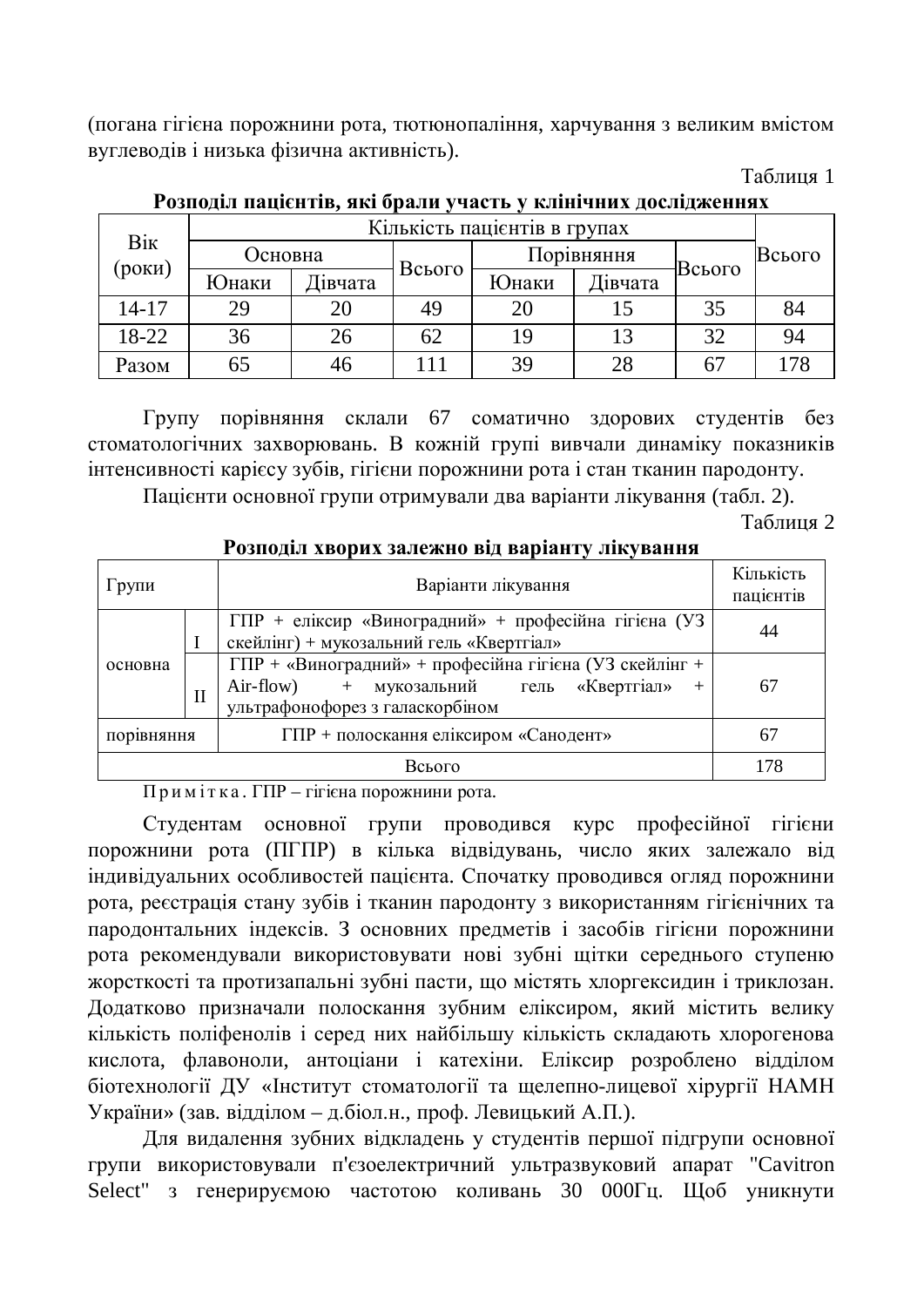травмування твердих тканин, робочу частину наконечника розташовували паралельно поверхні зуба.

Роботу на апараті "Air-flow handy 2" здійснювали на відстані 3-5 мм від поверхні зуба, в напрямку від шийки до ріжучого краю коронки зуба під кутом 30-60°, круговими або лінійними рухами наконечника розпилювача.

Після завершення ПГПР в даній групі пацієнтів проводили ультрафонофорез з препаратом, що містить натрієві солі аскорбінової кислоти і галову кислоту, за рахунок чого має властивості вітамінів С і Р, а також володіє в'яжучою дією, за допомогою ультразвукового терапевтичного апарату "ЛОР- $1A$ ", використовуючи при цьому потужність 0,4  $Br/cm<sup>2</sup>$ . Сеанси ультрафонофорезу проводили 5-10 разів через день або щодня (в залежності від ступеня вираженості запального процесу в тканинах пародонту).

Потім наносили аплікації мукозального гелю, основу якого складають біофлавоноїд кверцетин, гіалуронова кислота та інулін. Застосовували мукозальний гель у вигляді аплікацій 2 рази на день на запальні вогнища ясен після проведеної ПГПР та після ультрафонофорезу на протязі одного тижня. Профілактичне застосування мукозального гелю призначали у вигляді аплікацій 2 рази на день на протязі двох тижнів після 5-денного курсу ультрафонофорезу або чергуючи з ним. Проводити такі профілактичні курси рекомендували один раз у півроку.

Дані стану твердих тканин зубів і пародонту фіксували в карту обстеження стану порожнини рота, розроблену на основі карти обстеження ДУ «Інститут стоматології НАМН України» (м. Одеса) відповідно до рекомендацій BOO<sub>3</sub>

Крім того, відзначали анамнез життя, медико-соціальні умови життя, супутні захворювання, регулярність і кратність чищення зубів.

Для оцінки гігієнічного стану порожнини рота використовували індекс Грін-Вермільона, для визначення товщини зубного нальоту використовували гігієнічний індекс Silness-Loe.

Стан тканин пародонту визначали за індексом кровоточивості за допомогою зондової проби по Мюллеману, індексом Рассела, пробою Шиллера-Писарева (Ш-П), папілярно-маргінально-альвеолярним індексом (РМА), який визначали в процентах за формулою.

Для оцінки функціональної активності слинних залоз визначали швидкість салівації та в'язкість (Леонтьев В.К., Петрович Ю.А., 1976) і рН (ДрН) ротової рідини (Дєньга О.В., 1996).

*Біохімічні дослідження* ротової рідини хворих передбачали визначення каталази (Королюк М.А. і співавт., 1988), лізоциму (Сторожук П.Г., Сафарова И.В., 2000), вмісту малонового діальдегіду (МДА) (Стальная И.Д., Гаришвили Т.Г., 1977), активності уреази та ступеню дисбіозу за ферментативним методом А.П. Левицького (2005).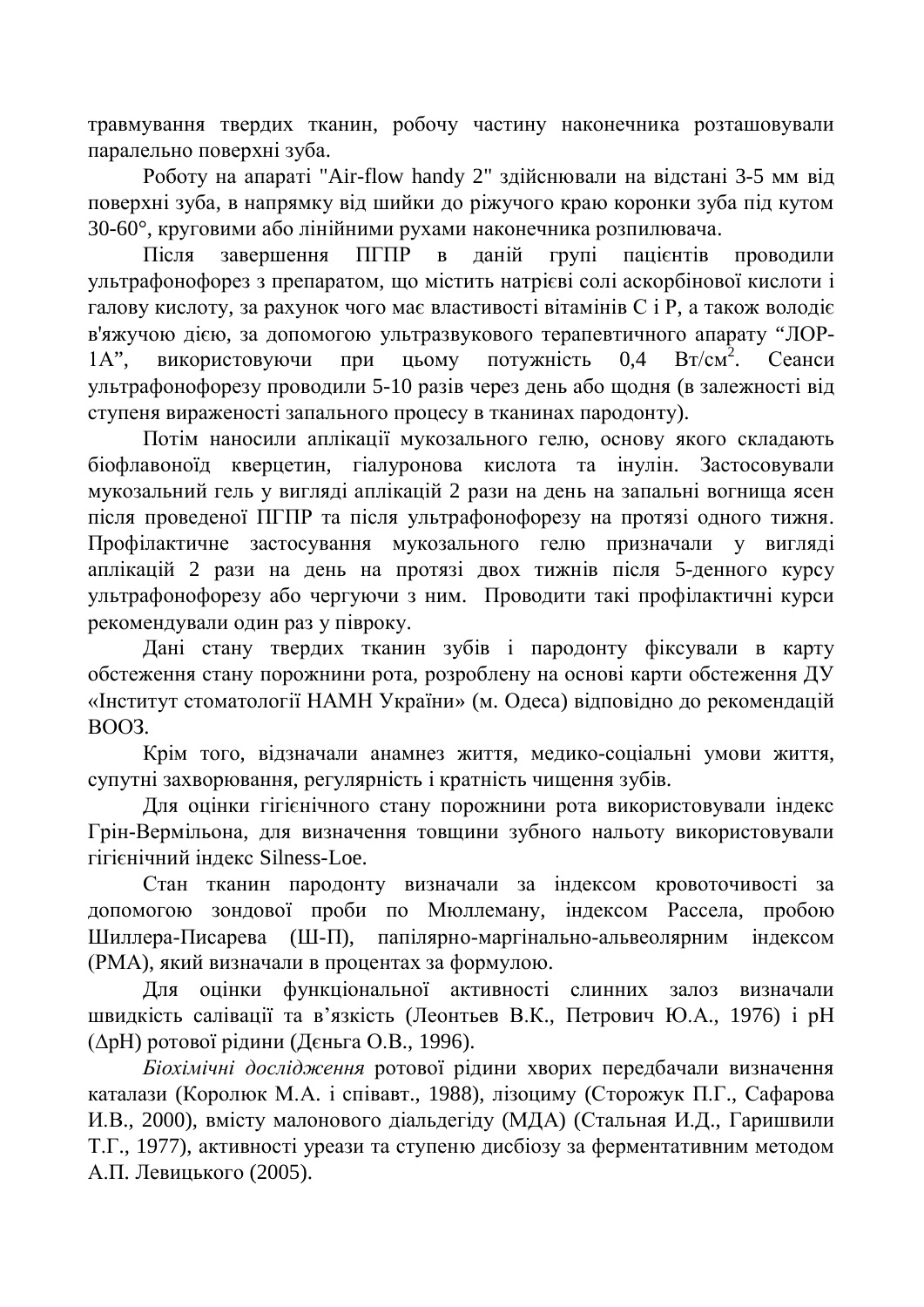*<u> Імунологічні дослідження включали визначення рівня sIgA у ротовій*</u> рідині пацієнтів, який досліджували методом імуноферментного аналізу.

Оцінку рівня загальної *і місцевої неспецифічної резистентності* в порожнині рота проводили за визначенням електрофоретичної рухливості ядер клітин букального епітелію (КБЕ) за методом Дєньги О.В. (1997).

Дослідження стану гемодинаміки тканинного кровотоку в системі мікроциркуляції тканин ясен було проведено методом ультразвукової доплерографії з допомогою приладу «Мінімакс-Допплер-К» (ТОВ «СП-Мінімакс», м. Санкт-Петербург).

Мікробіологічні дослідження проводили для вивчення загального мікробного обсіменіння ротової порожнини за данини, що були отримали з основних біотопів порожнини рота та ротової рідини. В роботі використовували такі поживні середовища, як кров'яний агар – для виділення вибагливих мікроорганізмів і визначення гемолітичної активності, жовточносольовий агар (ЖСА) – для виділення стафілококів, агар Ендо – для виділення кишкових бактерій і середу Сабуро – для виділення грибів, лактобактагар – для виділення лактобактерій. Подальша ідентифікація проводилась за загальноприйнятими метоликами. Лля орієнтовної ошінки кількісного зростання мікроорганізмів використовували критерії підрахунку колоніє утворюючих одиниць (КУО) на 1 грам (мл, см<sup>2</sup>) досліджуваного матеріалу. Межа роздільної здатності варіювала і становила lg КУО/г (мл, см<sup>2</sup>).

Статистичну обробку результатів проводили з використанням загальноприйнятих методів математичної статистики. Для визначення достовірності відмінностей порівнюваних величин використовували критерій Ст'юдента. Статистична обробка даних досліджень проводилася з використанням ліцензійної програми Statistica (версія 6.1).

Результати дослідження та їх обговорення. Клінічними дослідженнями встановлено, що найбільш поширеною стоматологічною патологією студентів є карієс зубів (КЗ) (71,1-77,8%) і хронічний катаральний гінгівіт (ХКГ) (59,2-62,9%).

Поширеність різних видів патології слизової оболонки і м'яких тканин порожнини рота у обстежуваних студентів склала 30,7-32,5 %. Найбільш часто зустрічались запальні зміни ясеневого краю, на другому місці – зміни поверхні язика (десквамативний глосит) – 10,4-10,9 %, ураження червоної облямівки губ (метеорологічний хейліт) діагностували у 6,5-6,6 % випадків.

Некаріозні ураження твердих тканин зубів зустрічалися у 37,4-38,1 % обстежених студентів: місцева гіпоплазія емалі спостерігалась частіше на нижніх різцях і верхніх премолярах в 40,9 %, ознаки патологічної стертості виявлені в 3,6 %, а клиновидні дефекти – у 4,9-5,1 % студентів.

Аналіз результатів опитування про обсяг гігієнічних заходів по догляду за порожниною рота показав низький рівень виконання цих заходів, як у студентів медичного коледжу, так і медичної академії незалежно від статі.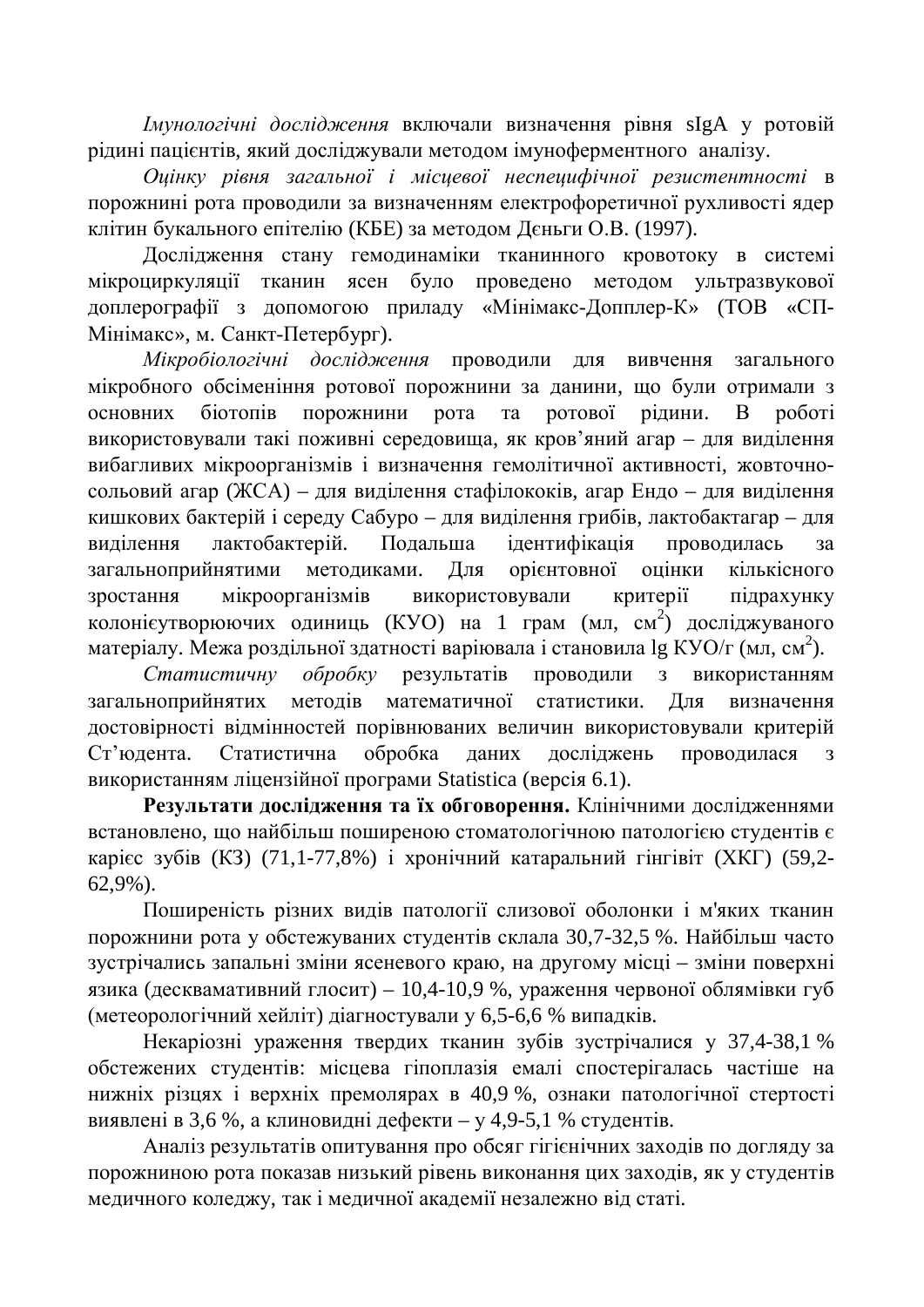Дані епідеміологічного дослідження дозволили зробити висновок про неадекватність як гігієнічних знань у частини студентів, так і їх уявлення про здоровий спосіб життя. Зокрема, це стосується таких найважливіших аспектів, як раціональне, збалансоване харчування, активний руховий режим, вживання газованих напоїв, тютюнопаління.

При об'єктивному огляді порожнини рота обстежених пацієнтів встановлено, що найбільш часто ураження твердих тканин зубів та запальні процеси в яснах, а саме, КЗ та ХКГ, визначали у пацієнтів, які мали такі ФР виникнення стоматологічних захворювань, як тютюнопаління, надмірне вживання вуглеводів і газованих напоїв. Показано, що всі представлені ФР впливають на ланки патогенетичного розвитку КЗ і ХКГ у студентів, а також посилюють перебіг даних захворювань (рис. 1).



Рис. 1. Фактори ризику виникнення основних стоматологічних захворювань у студентів медичних навчальних закладів.

Кореляційний аналіз ФР і показників стоматологічної захворюваності студентів медичних навчальних закладів показав, що сума ФР знаходиться в прямій кореляційній залежності з інтенсивністю КЗ і інтенсивністю запальних захворювань пародонту (r = 0,25; r = 0,41, r = 0,70 відповідно, р <0,05), тобто чим більше ФР у студента, тим більша ймовірність розвитку КЗ і запальних захворювань пародонту, що говорить про зниження резервів здоров'я при сумарному збільшенні діючих ФР.

Картина мікробіоценозу в порожнині рота у студентів із стоматологічними захворюваннями, які протікають на тлі соматичної патології і піддаються дії ФР, значно відрізняється від такої у здорових людей. Аналіз кількісного і якісного складу мікрофлори порожнини рота у цих студентів свідчить про його різноманітність. При цьому встановлено перевагу умовно-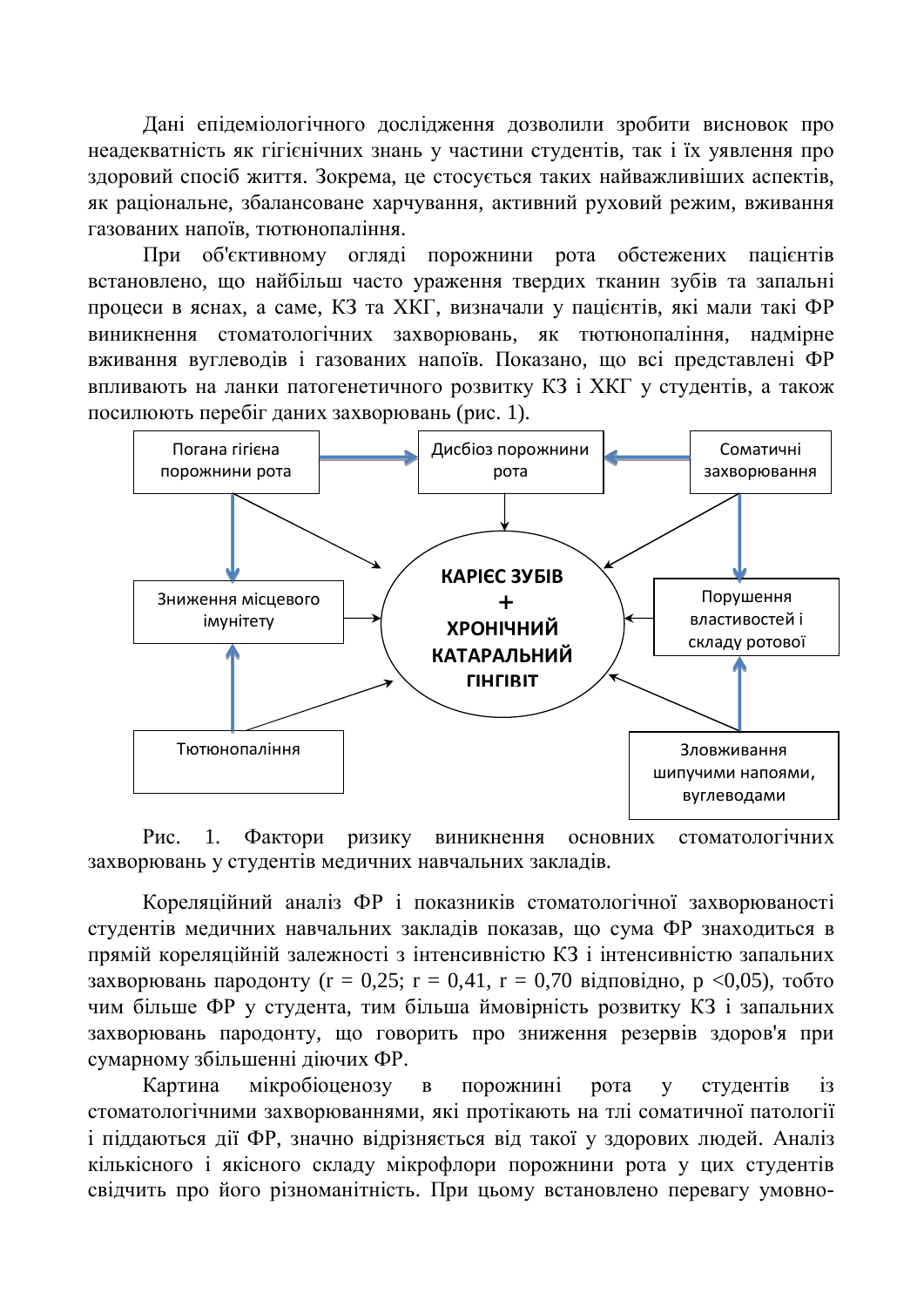патогенних і патогенних мікроорганізмів, кількість яких достовірно перевищувала дані показників сапрофітної мікрофлори. Видовий склад домінуючої флори біоценозу ротової рідини зберігався в обох вікових групах. Однак відзначався значний ріст, практично на 2,8-3,2 порядки стрептококів (за рахунок Streptococcus mutans) у пацієнтів з КЗ і соматичною патологією та в 1,8-2,2 рази Porphyromonas gingivalis у студентів з ХКГ, які мали соматичну патологію і таку шкідливу звичку, як тютюнопаління. Разом з тим, у цих же студентів, незалежно від віку, спостерігалося зниження на 1,8-1,9 lg КУО/мл кількості лактобацил. При цьому у 64,7 % студентів зустрічаються колонії грибів роду Candida з помірним зростанням, а кількість Peptostreptococcus практично не відрізнялося від такого у здорових студентів

При вивченні мікробіоценозу порожнини рота в ротовій рідині у студентів старшої вікової групи (18-22 роки), які мали шкідливу звичку тютюнопаління, виявлені такі мікроорганізми, як Veillonella, Prevotella intermedia, Actinobacillus actinomycetemcomitans i Bacteroides forsythus (табл. 3).

Таким чином, отримані цифрові дані мікробіологічних досліджень у студентів медичних навчальних закладів свідчать про значний дисбіоз ротової порожнини, який характеризується зниженням активності компенсаторних реакцій і відсутністю можливостей протистояти мікробній агресії в зв'язку з порушенням колонізаційної резистентності, що може відображатися на лікуванні основних стоматологічних захворювань.

В холі аналізу показників гігієнічного стану порожнини рота у літей основних і порівняльних груп від 14 до 22 років були встановлені позитивні зміни під дією розроблених ЛПЗ на тлі використання очищувального зубного еліксиру з протизапальними властивостями, які зберігались на протязі всього терміну спостережень. Так, після застосування кверцитинвмісного мукозального гелю значення гігієнічного індексу Грін-Вермільйона знизилося в 2 рази через 3 місяці спостережень, а в підгрупі, де крім мукозального гелю застосовували фонофорез вітаміновмісного препарату, в 2,2 рази, в той час як у студентів групи порівняння цей показник знизився лише на 0,85 бали. Цифрові значення iндексу Silness-Loe в основній групі залишалися достовірно нижче в порівнянні як з вихідними даними, так і з даними в групі порівняння (0,48 ± 0,02 бали).

Проведені дослідження показали, що розроблені ЛПЗ чинять виражену профілактичну і лікувальну дію на тверді тканини зубів у всіх студентів медичних учбових закладів. Приріст КЗ і порожнин за інтенсивністю знаходився в межах 0,91-1,08 в групі порівняння, а в першій і другій підгрупах основної групи він був значно менше – 0,19-0,17 та 0,03-0,04 відповідно.

При оцінці стану тканин пародонту у студентів 14-17 та 18-22 років встановлено, що ступінь тяжкості запального процесу за індексом РМА коливався від 32,8 % до 42,9 % відповідно, що відповідає середньому ступеню тяжкості запального процесу в яснах.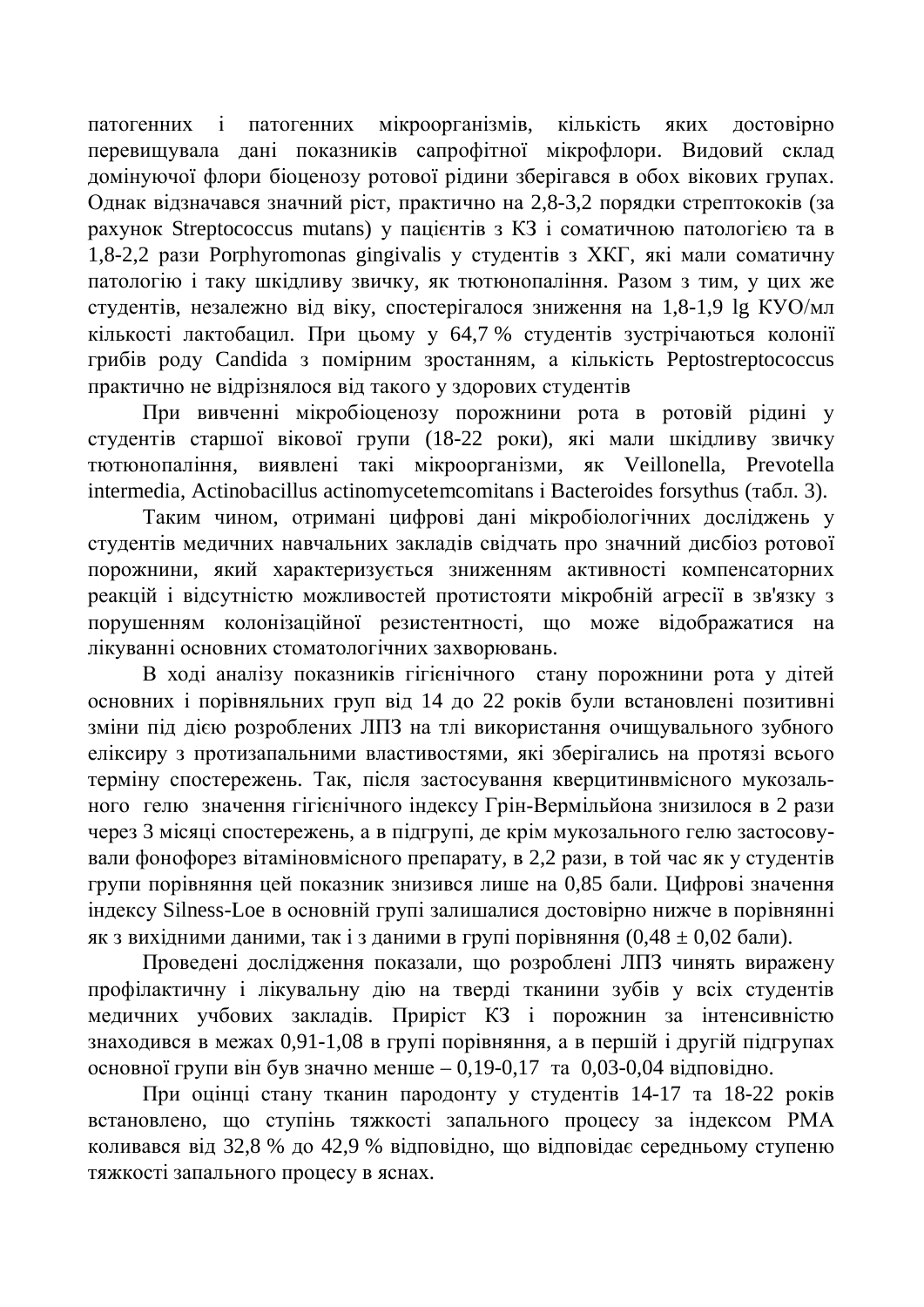### Таблиця 3

#### Мікробіоценоз ротової рідини студентів медичного коледжу та медичної академії,  $\lg$  **KYO**/ $\text{MI}$  (**M**  $\pm$  **m**)

|                                               | Студенти медичного коледжу           |                   | Студенти медичної академії           | Здорові           |                |
|-----------------------------------------------|--------------------------------------|-------------------|--------------------------------------|-------------------|----------------|
| Виділені мікроорганізми                       | $(14-17)$ pokib)                     |                   | $(18-22)$ роки)                      |                   |                |
|                                               | карієс зубів, ХКГ<br>+фактори ризику | карієс зубів, ХКГ | карієс зубів, ХКГ<br>+фактори ризику | карієс зубів, ХКГ |                |
| Streptococcus spp.<br>+ Streptococcus mutants | $9,7\pm0,50*$                        | $9.3 \pm 0.48*$   | $9,9 \pm 0,05*$                      | $9.1 \pm 0.45*$   | $6.4 \pm 0.31$ |
| Neisseria spp.                                | $6,1 \pm 0,31$                       | $5.9 \pm 0.29$    | $5,9\pm0,30$                         | $5,8 \pm 0,30$    | $5.7 \pm 0.27$ |
| Peptostreptococcus spp.                       | $6,5 \pm 0,33$                       | $6,3 \pm 0,31$    | $6,8 \pm 0,32$                       | $6,3\pm0,32$      | $6,2 \pm 0,29$ |
| Candida spp.                                  | $4.5 \pm 0.23*$                      | $4.2 \pm 0.21*$   | $4,2\pm0,22*$                        | $3,8\pm0,19*$     | $1,3 \pm 0,07$ |
| Porphyromonas gingivalis                      | $2,8 \pm 0,14*$                      | $2,2 \pm 0,12^*$  | $3,2\pm0,12*$                        | $2,1\pm0,11*$     | $1,4 \pm 0,08$ |
| Prevotella intermedia                         | $1,6 \pm 0,08$                       | $1,5 \pm 0,07$    | $1,8+0,07$                           | $1,5+0,07$        | $1,2 \pm 0,08$ |
| Bacteroides forsythus                         | $2,9 \pm 0,21$                       | $2,6 \pm 0,14$    | $2,8+0,14$                           | $2,6 \pm 0,13$    | $2,5 \pm 0,14$ |
| Actinobacillus<br>actinomycetemcomitans       | $1.9 \pm 0.10*$                      | $1,8 \pm 0,07$    | $1,7+0,09$                           | $1,6 \pm 0.08$    | $1,3 \pm 0,07$ |
| Veillonella                                   | $2,1 \pm 0,11*$                      | $1.9 \pm 0.09*$   | $1,8 \pm 0,09*$                      | $1,7+0,09$        | $1,5 \pm 0,08$ |
| Lactobacillus spp.                            | $4,7\pm0,27*$                        | $5,3\pm0,28*$     | $5,1\pm0,27*$                        | $5,4\pm0,28*$     | $6.9 \pm 0.35$ |

Примітка. \* - показник достовірності відмінностей в порівнянні зі здоровими (р <0,05)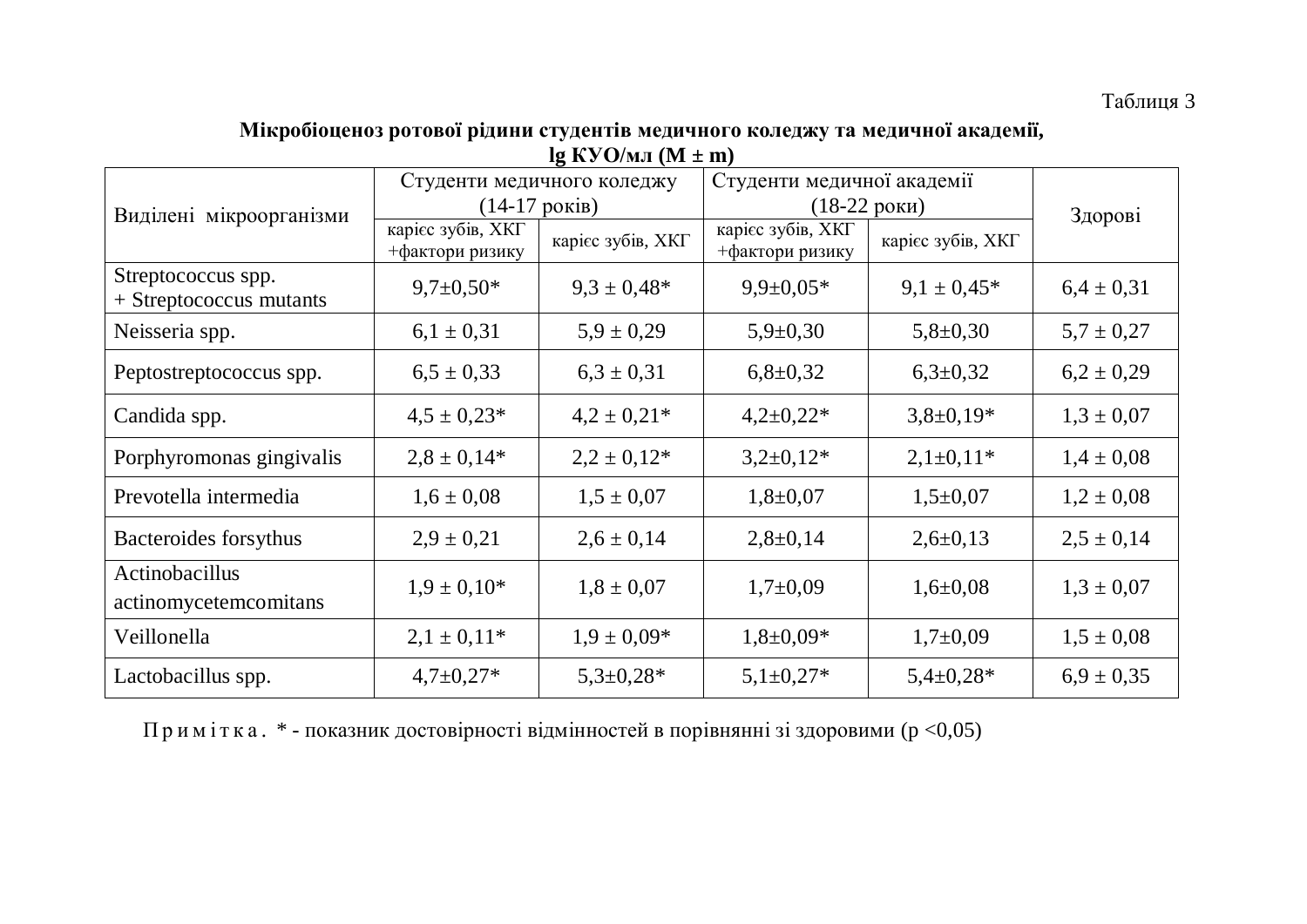Зниження цифрових даних індексів РМА та Расела на 25-48 % свідчить про достатньо високий протизапальний ефект розроблених методів лікування, який не залежить від віку студентів, а лише від наявності ФР в них.

Про пародонтопротекторну ефективність застосовуваних методів лікування свідчило зниження в 1,5-1,7 рази значень індексу кровоточивості в обох вікових групах студентів, що мали ФР в ротовій порожнині.

Біохімічними дослідженнями ротової рідини встановлено зниження неспецифічної резистентності в порожнині рота за даними рівня лізоциму та sIgA у студентів медичних учбових закладів. Дослідження показало найбільш виражений низький рівень місцевого імунітету у пацієнтів, які мали ФР в порожнині рота.

Результати дослідження активності уреази в ротовій рідині у студентів медичних навчальних закладів, які мали основні стоматологічні захворювання, після проведення розроблених нами ЛПЗ в динаміці показали зниження в 1,5 рази ступеню обсіменіння мікрофлорою порожнини рота. Причому у пацієнтів без встановлених ФР ці позитивні зміни носили найбільш стабільний і тривалий характер на відміну від інших досліджуваних груп, в яких основні стоматологічні захворювання протікали за наявності ФР.

Аналіз змін ступеня дисбіозу під впливом розроблених ЛПЗ показав, що у всіх студентів, які мали КЗ і ХКГ на тлі встановлених ФР, досліджуваний показник ефективно знижувався у 1,4-1,6 рази.

Проведення ПГПР (УЗ скейлінг + Air-flow) та подальше лікування аплікаціями кверцитинвмісного мукозального гелю і його комбінацією з ультрафонофорезом вітамінвмісного препарату оказує виражену стимулюючу дію на стан антиоксидантної системи, що виражається підвищенням активності каталази у 1,6-2 рази у студентів обох вікових груп.

Встановлено зниження рівня маркеру запалення (МДА) у 1,6-1,8 рази після застосування мукозального гелю самостійно та в поєднанні з ультрафонофорезом, що свідчить про позитивний вплив розроблених методів лікування на тлі дії ФР і без них незалежно від віку студентів.

Вивчення мікроциркуляції в тканинах пародонту за даними ультразвукового дослідження змін кровотоку встановило підвищення об'ємної та лінійної швидкості кровотоку до початку лікування майже у 3 рази у студентів з ФР, що свідчить про наявність в них запального процесу. Після проведення ЛПЗ встановлено нормалізацію показників мікроциркуляції, що сприяло усуненню запалення в тканинах пародонту та покращення його стану.

Зарядовий стан КБЕ у всіх студентів медичних навчальних закладів, що мають стоматологічну патологію на тлі впливу ФР характеризується низьким відсотком рухливих ядер і малою амплітудою їх зміщення, що свідчить про знижений рівень функціональної активності КБЕ в порівнянні з нормою. Комплекс ЛПЗ ініціює ядерно-цитоплазматичні відношення в клітинах,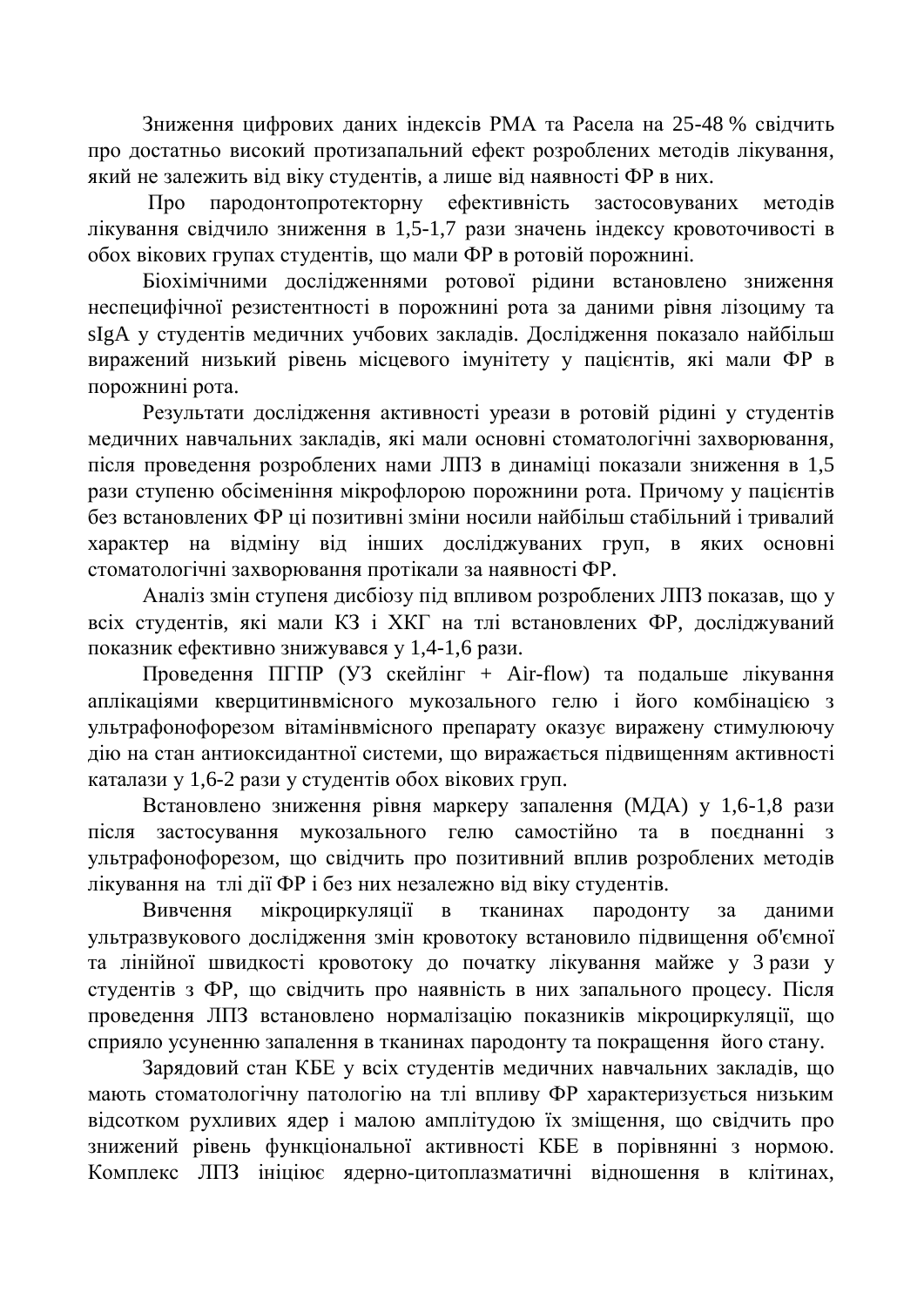посилюючи метаболічні процеси, про що свідчить зростання у 2-3 рази відсотка рухомих ядер КБЕ і амплітуди їх зміщення.

Аналіз результатів вивчення ротової рідини свідчить, що у досліджуваних студентів підвищена в'язкість та встановлено явище гіпосалівації. Найбільші зміни цифрових значень цих показників встановлено у студентів з різними ФР. Використання ЛПЗ стимулюють функціональну активність слинних залоз, що значно покращує захисну і очищувальну функції ротової рідини і забезпечує рівновагу фізіологічних процесів в твердих тканинах зубів та пародонті.

Таким чином, в результаті проведених досліджень нами розроблено та апробовано в клінічних умовах ЛПЗ, складовою частиною яких є проведення ПГПР (УЗ скейлінг + Air-flow) та поєднане застосування кверцитинвмісного мукозального гелю та ультрафонофорезу з вітамінвміснім препаратом (рис. 2).

В результаті застосування розроблених ЛПЗ із залученням мукозального гелю та його комбінації з проведенням ультрафонофорезу на тлі використання зубного еліксиру, забезпечується висока клінічна ефективність у всіх студентів медичних учбових закладів 14-22 років з КЗ та ХКГ в порожнині рота, перебіг яких відбувається на тлі дії встановлених ФР та їх відсутності.

#### **ВИСНОВКИ**

1. Соматичні захворювання, надмірне вживання вуглеводів, солодких газованих напоїв, наявність шкідливих звичок, низький рівень гігієнічної інформованості і установок на здоровий спосіб життя є провідними факторами ризику виникнення карієсу зубів і хронічного катарального гінгівіту у студентської молоді. Незважаючи на різні методи лікування цих захворювань у студентів, недостатня увага приділяється використанню фізичних факторів і застосуванню мукозальних гелів. Тому пошук нових методів лікування і профілактики, спрямованих на зупинку і запобігання процесів демінералізації твердих тканин зубів і запалення в тканинах пародонту, залишається актуальним в терапевтичній стоматології.

2. Доповнено дані про поширеність ураження твердих тканин зубів і тканин пародонту у студентів медичних навчальних закладів. Захворюваність каріє $\cos$ зубів становила 70,3 % -76,7 % без впливу факторів ризику та 71,83 % -78,94 % у студентів з факторами ризику при інтенсивності КПУ<sub>з</sub> $-4.42 \pm 0.23$  $\dot{a}$  4,58  $\pm$  0,23 відповідно при поширеності хронічного катарального гінгівіту більше 70% з ознаками ураження у вигляді "запалення" і "кровоточивості", а рівень гігієни в 74,6 % відповідає "задовільному" по градації ВООЗ.

3. Встановлено, що основними факторами ризику виникнення ураження твердих тканин зубів і запалення в тканинах пародонту у студентів є погана гігієна порожнини рота ( $r = 0.63$  – середня пряма кореляційна залежність), частота вживання вуглеводів і газованих напоїв ( $r = 0$ , 55 і  $r = 0.75$  – середня і сильна пряма кореляційна залежність) та тютюнопаління ( $r = 0.75$  – сильна пряма кореляційна залежність).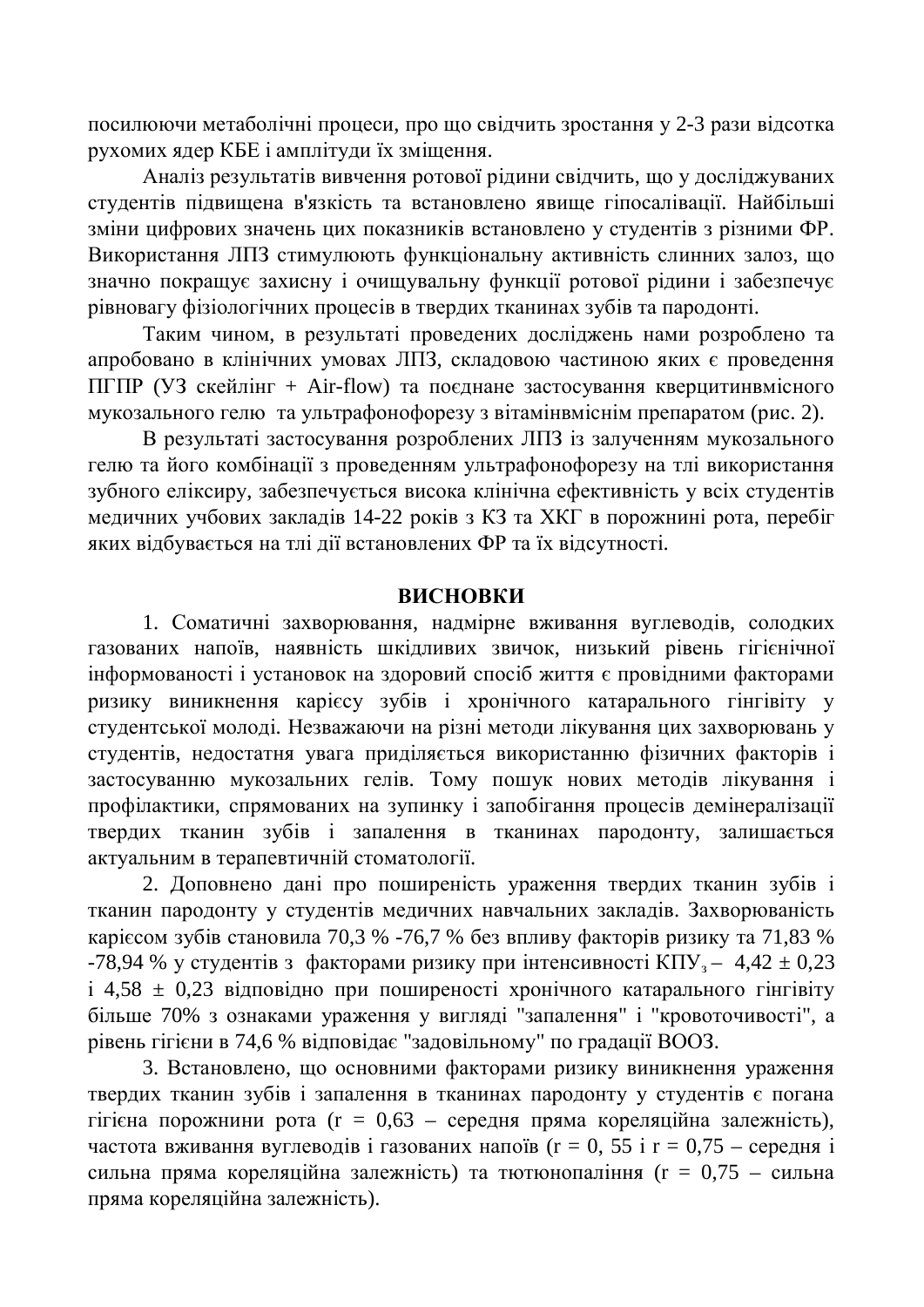

Рис. 2. Схема профілактики і лікування основних стоматологічних захворювань у студентської молоді.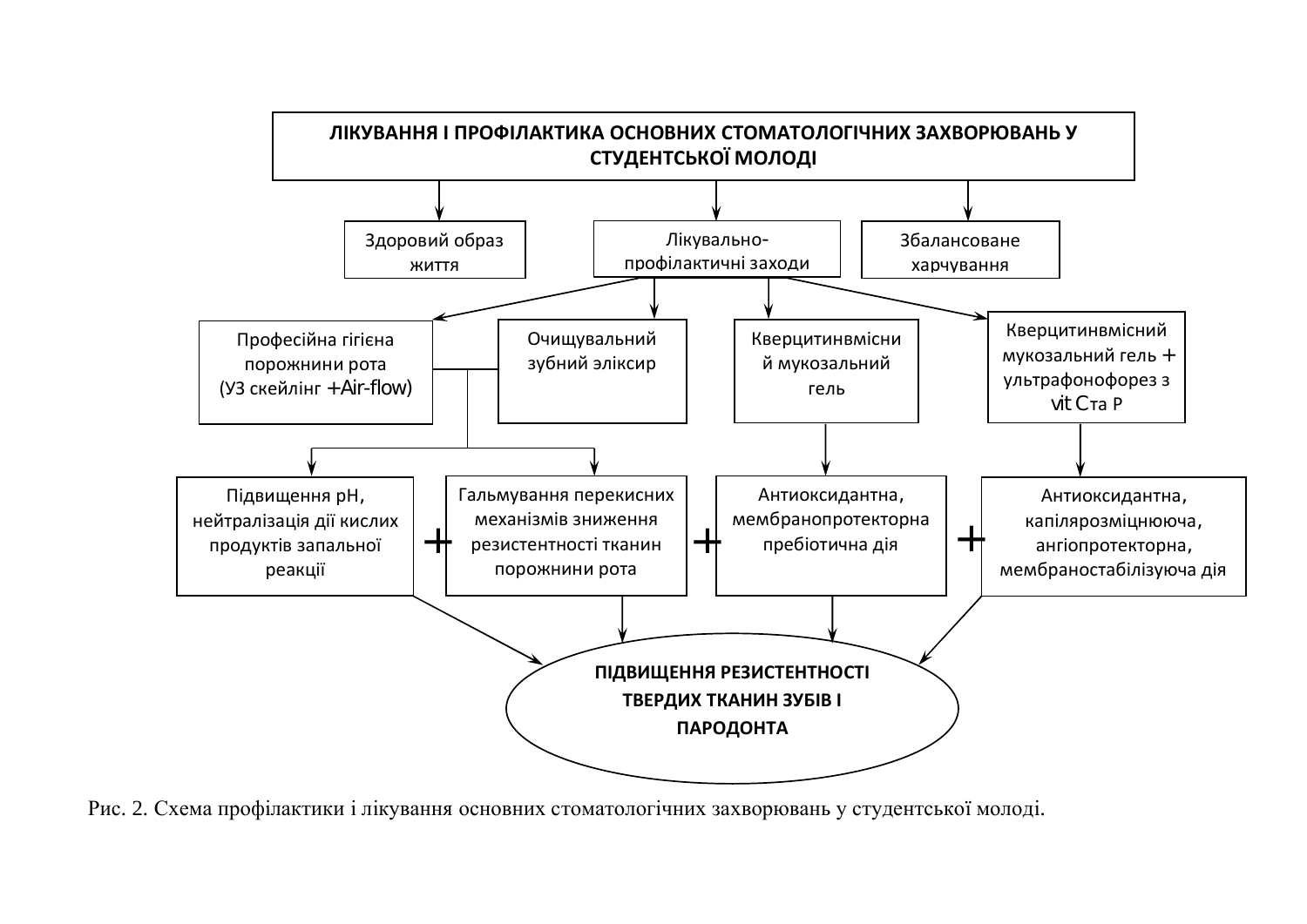4. Доповнено дані про мікроекологію порожнини рота у студентської молоді (14-22 років) і встановлено, що домінуюча мікрофлора представлена ɲɬɚɦɚɦɢ Streptococcus mutans, Peptostreptococcus spp., Peptococcus spp., Candida spp., які характеризувалися високою мікробною щільністю і колонізували всі відділи ротової порожнини, а також пародонтопатогенними мікроорганізмами, BИЯВЛЕНИМИ В ОКРЕМИХ біотопах – Porphyromonas gingivalis, Prevotella intermedia, Actinobacillus actinomycetemcomitans. При цьому кількість лактобактерій була знижена в 2-2,5 рази в порівнянні із здоровими, що свідчить про дисбіотичні порушення в порожнині рота, а застосування аплікацій кверцитинвмісного мукозального гелю в 1,6-2 рази знижували кількість патогенних мікроорганізмів.

5. Розроблений новий комплекс лікувально-профілактичних заходів, що включає в себе проведення професійної гігієни порожнини рота і застосування аплікацій кверцитинвмісного мукозального гелю в комбінації з ультрафонофорезом вітаміновмісного препарату, оказує стимулюючу дію на стан антиоксидантної системи та неспецифічної резистентності в порожнині рота, збільшуючи рівень каталази в 2 рази, sIgA в 1,5 рази і лізоциму в 1,8 рази, стабілізує водневий показник ротової рідини, знижуючи  $\Delta$ рН в 2 рази, збільшує швидкість слиновиділення в 1,5 рази та знижує рівень ПОЛ, зменшуючи кількість МДА в 1,8 рази.

6. Застосування кверцитинвмісного мукозального гелю і ультрафонофорезу вітаміновмісного препарату призвело до зменшення об'ємної систолічної швидкості кровопостачання тканин пародонту за даними ультразвукової доплерографії у 2 рази і максимальної лінійної систолічної швидкості в 1,7 рази, а також до збільшення відсотка рухомих ядер клітин букального епітелію в середньому на 17%, амплітуди їх зміщення на 18% і плазмолем – на 42,2%, що нормалізує енергетичні процеси в клітинах букального епітелію, стабілізує їх ядерний і мембранний потенціал та адаптаційні і функціональні реакції в порожнині рота.

7. Клінічна оцінка ефективності застосування розроблених лікувальнопрофілактичних заходів, які передбачають проведення професійної гігієни порожнини рота (підвищення рН, нейтралізація дії кислих продуктів запальної реакції), використання кверцитинвмісного мукозального гелю (мукозопротекторна, протизапальна, пребіотична дія), ультрафонофорез вітаміновмісного препарату (антиоксидантна, капілярозміцнююча, ангіопротекторна, мембраностабілізуюча дія) в поєднанні із зубним еліксиром знижує ураження твердих тканин зубів і тканин пародонту, який характеризується зменшенням приросту карієсу зубів у 1,5 рази, пародонтальних індексів – РМА в 1,9 рази і кровоточивості в 2 рази.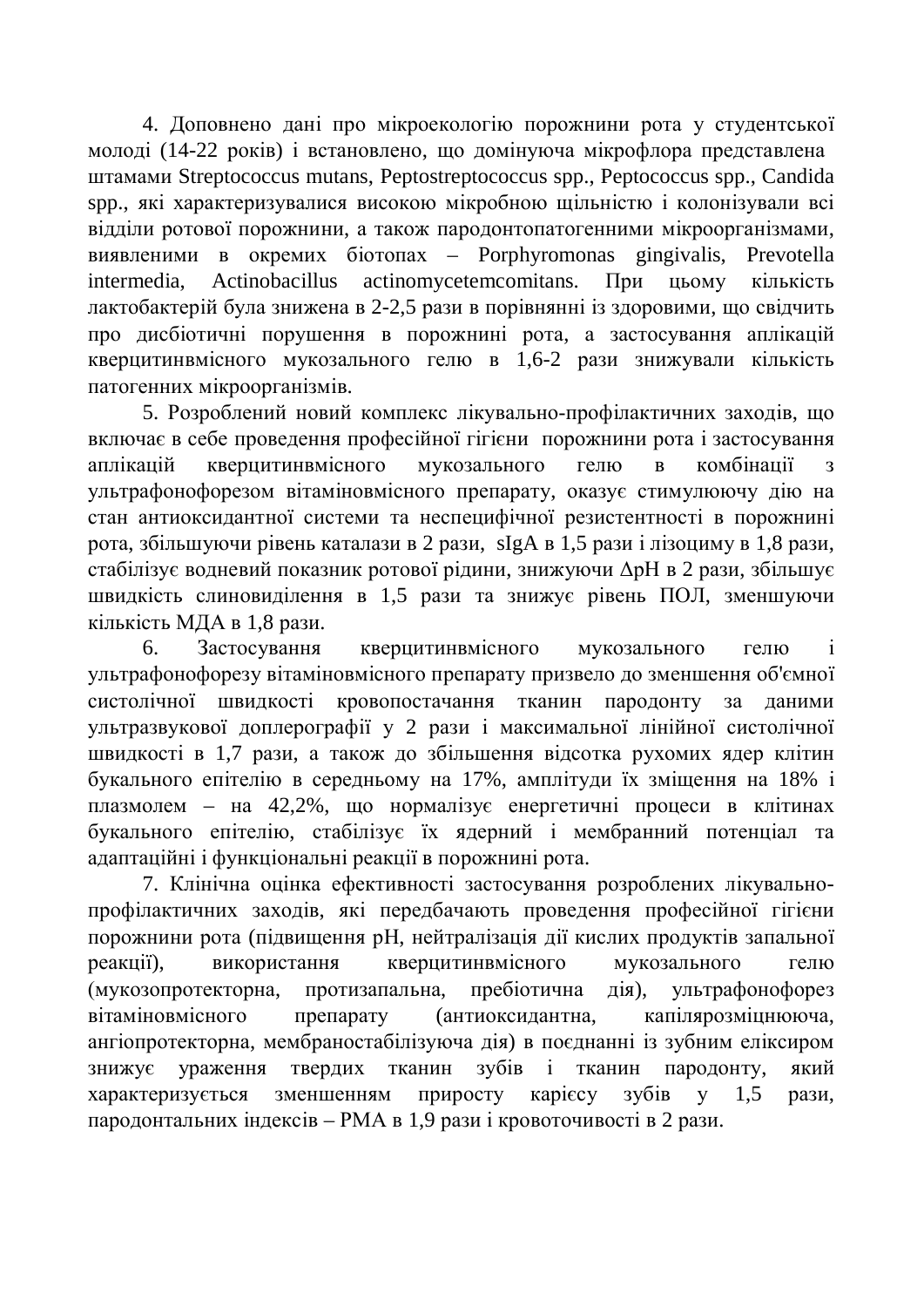### ПРАКТИЧНІ РЕКОМЕНДАЦІЇ

1. З метою профілактики і лікування основних стоматологічних захворювань у студентської молоді рекомендовано застосування кверцетинвмісного мукозального гелю і фізичних факторів, а саме, ультразвуку, які володіють протизапальними, бактерицидними, імуномодулюючими властивостями і відновлюють мікробіоценоз в порожнині рота.

2. Рекомендувати при проведенні ПГПР для видалення зубних відкладень використовувати п'єзоелектричний ультразвуковий апарат з генеруємою частотою коливань 30 000Гц, а потім проводити аплікації мукозального гелю, основу якого складають біофлавоноїд кверцетин, гіалуронова кислота та інулін.

3. Рекомендувати студентам, які зловживають прийомом солодкого, газованих напоїв і мають шкідливі звички (тютюнопаління), крім ультразвукового скейлінгу використовувати повітряно-абразивний апарат. Після завершення ПГПР цій групі пацієнтів необхідно проводити ультрафонофорез вітамінвмісного препарату, використовуючи при цьому потужність 0,4 Вт/см<sup>2</sup>. Сеанси ультрафонофорезу проводити 5-10 разів через день або щодня (в залежності від ступеня вираженості запального процесу в тканинах пародонта), чередуючи з аплікаціями кверцитинвмісного мукозального гелю 2 рази на день протягом двох тижнів.

4. Рекомендувати проводити такі профілактичні курси один раз на півроку. З метою гігієни порожнини рота необхідно призначати полоскання 2 рази в день очищувальним зубним еліксиром.

### СПИСОК ОПУБЛІКОВАНИХ ПРАЦЬ ЗА ТЕМОЮ ДИСЕРТАЦІЇ:

1. Шварцнау Е. Г. Состояние твердых тканей зубов и пародонта у студентов медицинских учебных заведений / Е.Г. Шварцнау, И.В. Ковач // Современная стоматология. – 2015. – № 3. – С. 9-12. *Участь здобувача полягає* у проведенні клінічних досліджень, аналізі результатів, написанні статті.

2. Шварцнау Е. Г. Гемодинамические показатели в тканях пародонта у студентов / Е. Г. Шварцнау, И. В. Ковач // Вісник стоматології. – 2015. – № 4. – С. 23-27. Участь здобувача полягає у проведенні клінічних досліджень, аналізі  $pesv<sub>I</sub> b<sub>EM</sub> amia, H<sub>AN</sub>ucан*н*i cm<sub>ammi</sub>.$ 

3. Шварцнау Е. Г. Изменения свойств ротовой жидкости у студентов после проведения лечебно-профилактических мероприятий в динамике наблюдения / Е. Г. Шварцнау // Інновації в стоматології. – 2015. – № 4. – С. 22-27.

4. Шварцнау Е. Г. Изменение микробиоценоза полости рта у студентов с кариесом зубов и хроническим катаральным гингивитом в динамике лечения /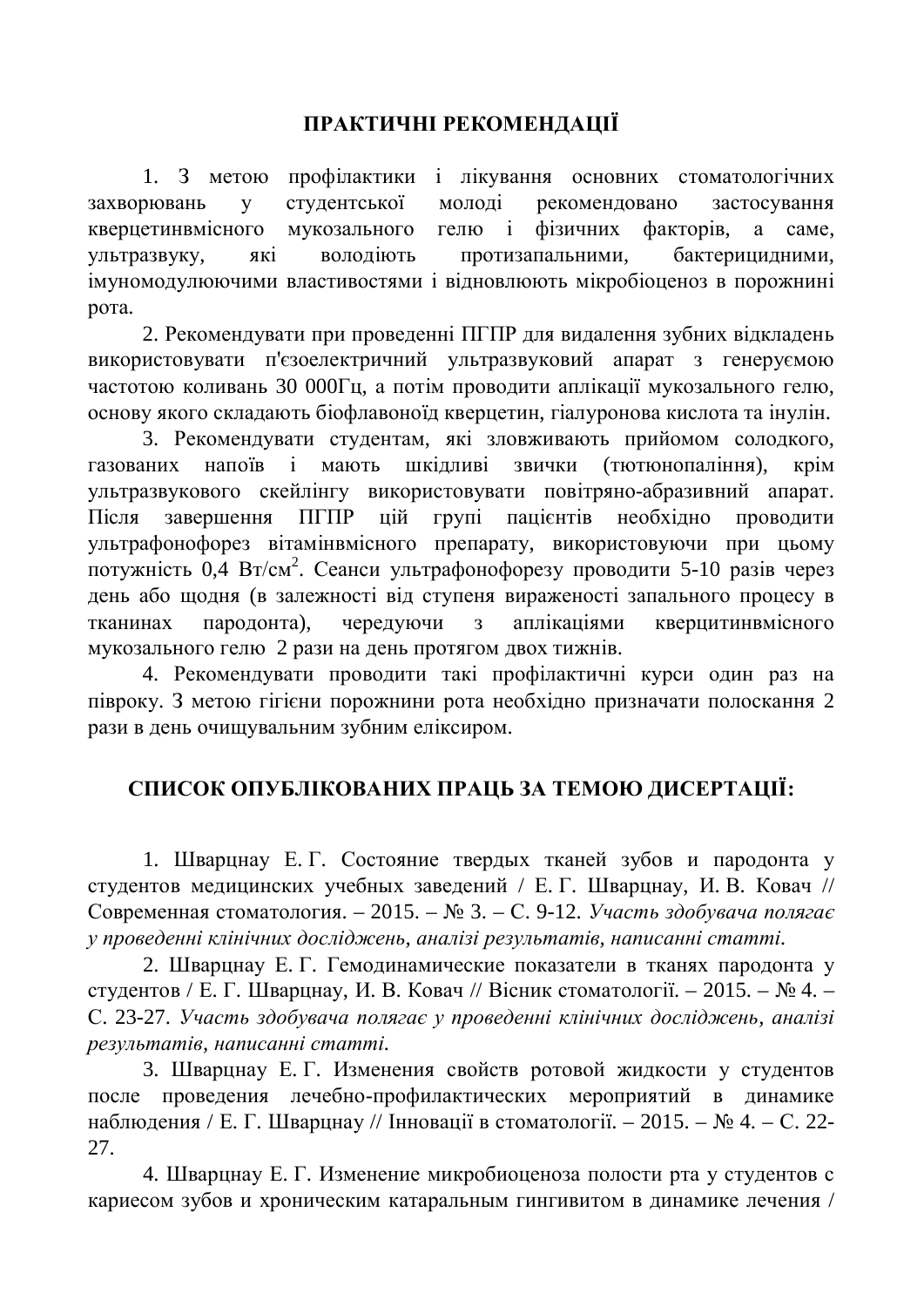Е. Г. Шварцнау, А. Н. Кучеренко // Медичні перспективи. – 2015. – № 4. – С. 72-79. Участь здобувача полягає у проведенні клінічних досліджень, аналізі  $pesv<sub>I</sub> b<sub>EM</sub> ami<sub>6</sub>, \n *Hanucahhi cmammi*.$ 

5. Ковач И.В. Состояние микроэкологиии полости рта у студенческой молодежи со стоматологическими заболеваниями / И.В. Ковач, Е.Г. Шварцнау, М. В. Василишина // Journal of Education, Health and Sport (Польща). – 2015. – № 5 (12). – С. 240-252. Участь здобувача полягає у проведенні клінічних досліджень, заборі матеріалу для мікробіологічних досліджень, *ɚɧɚɥɿɡɿɪɟɡɭɥɶɬɚɬɿɜ, ɧɚɩɢɫɚɧɧɿɫɬɚɬɬɿ.*

6. Шварцнау Е. Г. Динамика биохимических показателей ротовой жидкости после лечебно-профилактических мероприятий у студентов с основными стоматологическими заболеваниями / Е.Г. Шварцнау // Современная стоматология. – 2015. –  $N_2$  5. – С. 22-26.

7. Шварцнау Е. Г. Общая характеристика стоматологической заболеваемости у студенческой молодежи и влияние на него факторов риска / Е. Г. Шварцнау, И. В. Ковач // Современная стоматология. – 2015. – № 4. – С. 12-16. Участь здобувача полягає у проведенні клінічних досліджень, аналізі  $pesv<sub>I</sub> b<sub>EM</sub> amia, H<sub>AN</sub>ucан*н*i cm<sub>ammi</sub>.$ 

8. Ковач И. В. Роль професиональной гигиены в профилактике воспалительных заболеваний пародонта / И. В. Ковач, Е. Г. Шварцнау // Стоматология XXI века: Стоматология детского возраста и профилактика стоматологических заболеваний : XXXIV Всероссийская науч.-практ. конф. СтАР, г. Москва, 29 сентября 2015 г.: тезисы докл. – Москва, 2015. – С. 142-147. **Участь** здобувача полягає у проведенні клінічних досліджень, аналізі  $pesy_1$ *ьтатів*, написанні статті.

#### *<u>RIJIATOHA</u>*

Шваринау О.Г. Оптимізація лікування і профілактики **стоматологічної захворюваності у студентської молоді.** – Рукопис.

Дисертація на здобуття наукового ступеня кандидата медичних наук за спеціальністю 14.01.22 – стоматологія. Державна установа «Інститут стоматології та щелепно-лицевої хірургії НАМН України», Одеса, 2016.

У дисертаційній роботі представлено нове рішення підвищення ефективності лікувально-профілактичних заходів, спрямованих на зупинку та запобігання процесів демінералізації твердих тканин зубів і запалення в тканинах пародонту у студентської молоді, що знаходиться під впливом ФР виникнення та розвитку основних стоматологічних захворювань за рахунок використання розроблених лікувально-профілактичних заходів, які складаються із застосування професійної гігієни порожнини рота для видалення зубних відкладень, аплікацій мукозального гелю, основу якого складають біофлавоноїд кверцетин, гіалуронова кислота і інулін та ультрафонофорезу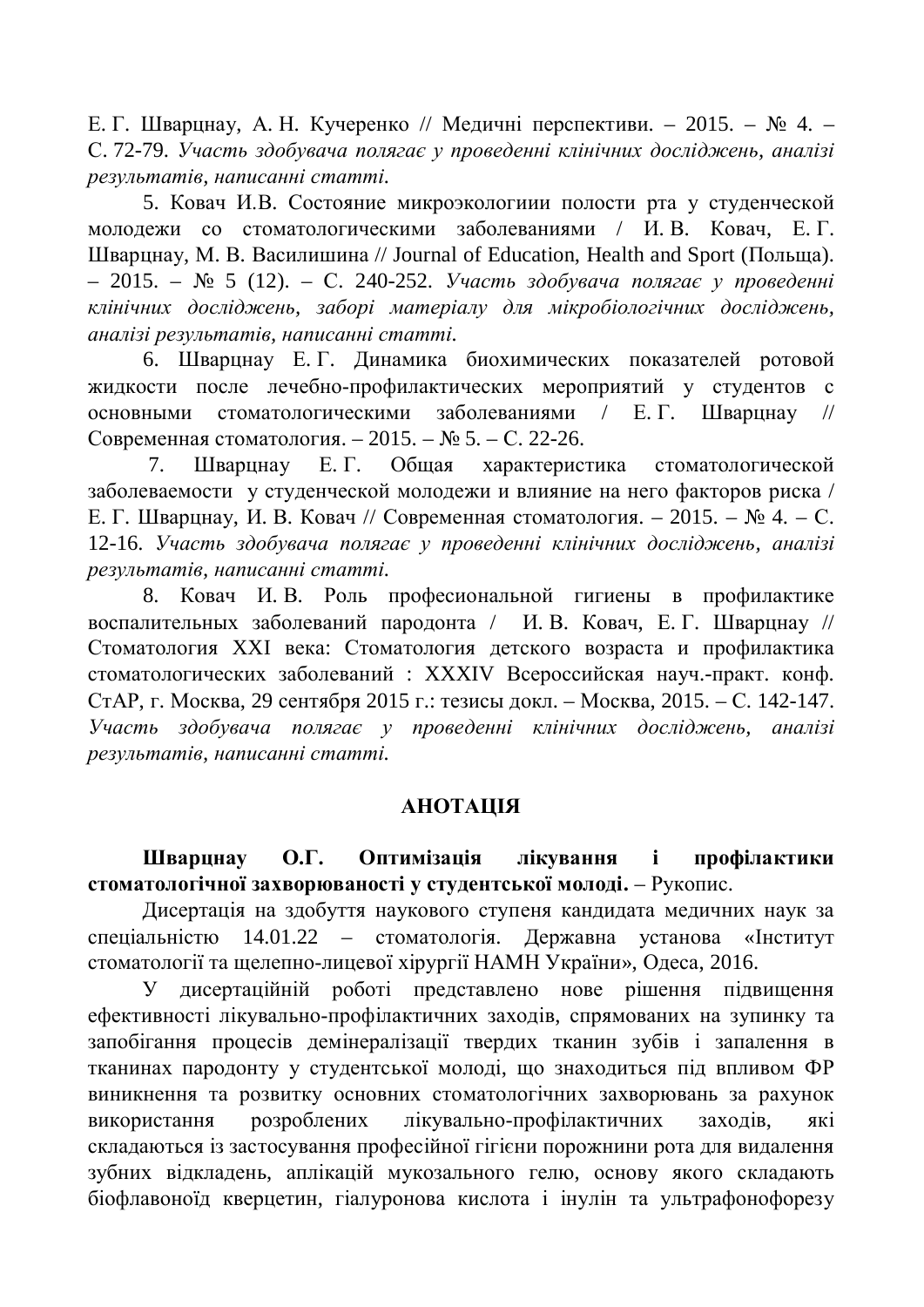вітаміновмісного препарату. Застосування комплексних заходів в клініці терапевтичної стоматології ефективно нормалізувало показники твердих тканин зубів і пародонту, гальмуючи каріозний та запальний процеси в ротовій порожнині студентів медичних закладів 14-22 років. Розроблені лікувальнопрофілактичні заходи поліпшують стан АОС, підвищують неспецифічну резистентність та активність антимікробної захисної системи в порожнині рота, зменшуючи ступінь дисбіозу та кількість патогенної мікрофлори, нормалізують регіональний кровообіг, стабілізуючи адаптаційно-функціональні реакції в тканинах пародонту та метаболічні процеси в КБЕ, стимулюють функціональну активність слинних залоз, що значно покращує захисну і очищувальну функції ротової рідини і забезпечує рівновагу фізіологічних процесів в твердих тканинах зубів та пародонті.

Ключові слова: карієс, гінгівіт, фактори ризику, студенти, комплексне лікування.

#### **АННОТАЦИЯ**

Шварцнау Е.Г. Оптимизация лечения и профилактики стоматологической заболеваемости у студенческой молодежи. - Рукопись.

Диссертация на соискание ученой степени кандидата медицинских наук по специальности 14.01.22 - стоматология. Государственное учреждение "Институт стоматологии и челюстно-лицевой хирургии НАМН Украины", Одесса, 2016.

В диссертационной работе представлено патогенетически и клинически обоснованное новое решение актуальной задачи терапевтической стоматологии – повышение эффективности лечебно-профилактические мероприятия (ЛПМ), направленных на остановку и предотвращение процессов деминерализации твердых тканей зубов и воспаления в тканях пародонта у студенческой молодежи, нахоляшейся под воздействием ФР возникновения и развития основных стоматологических заболеваний за счет использования разработанных ЛПМ, которые состоят из применения профессиональной гигиены полости рта для удаления зубных отложений, аппликаций кверцитинсодержащего мукозального геля и ультрафонофореза витаминосодержащего препарата. Применение комплексных мероприятий в клинике терапевтической стоматологии эффективно снизило заболеваемость кариозным и воспалительным процессами в ротовой полости студентов медицинских учреждений 14-22 лет.

Установлено, что основными факторами риска поражения твердых тканей зубов и воспаления в тканях пародонта у студентов является: плохая гигиена полости рта ( $r = 0.63$  – средняя прямая корреляционная зависимость), частота употребления углеводов и газированных напитков ( $r = 0$ , 55 и  $r = 0.75$  – средняя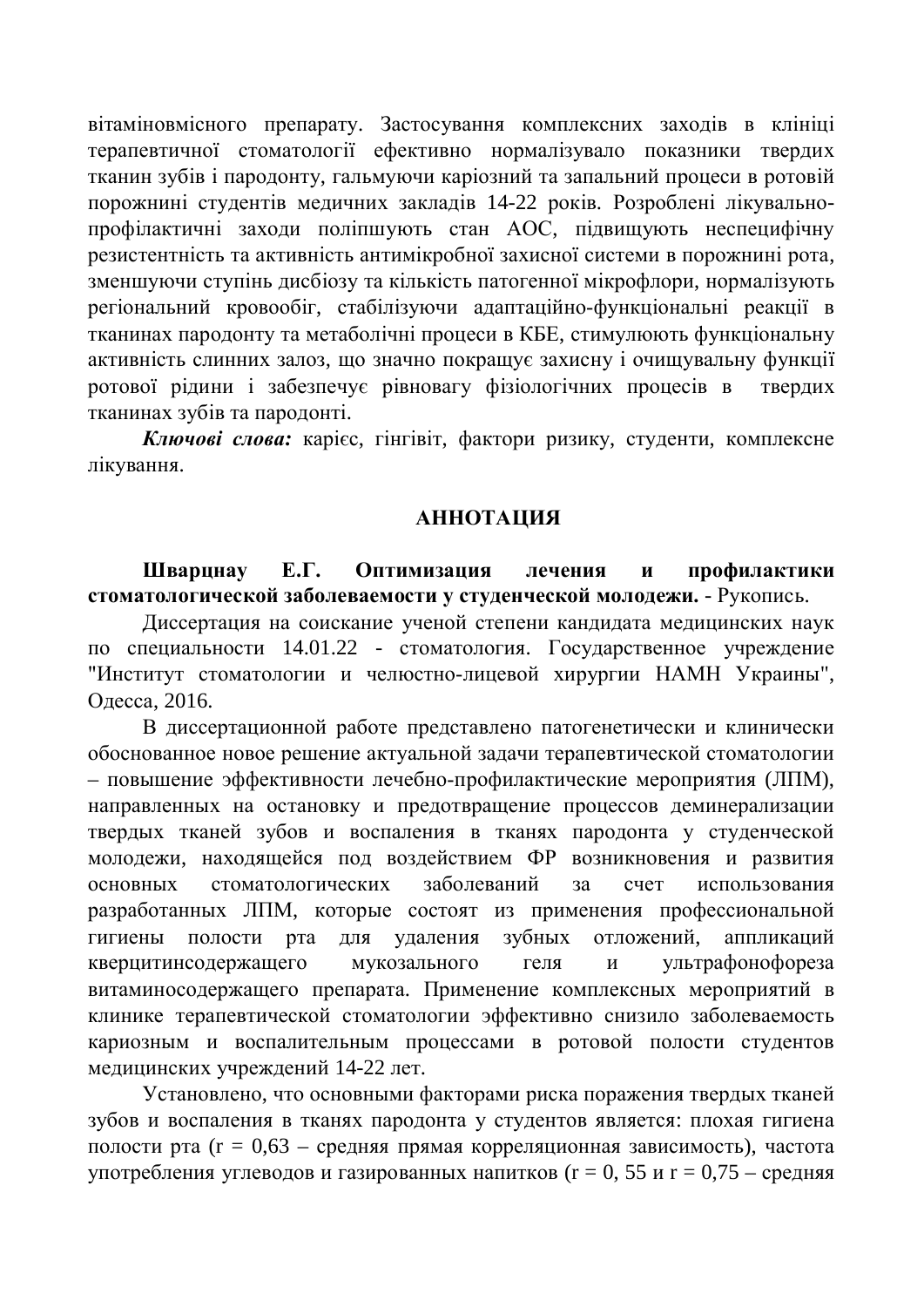и сильная прямая корреляционная зависимость) и табакокурение ( $r = 0.75$  – сильная прямая корреляционная зависимость).

Дополнены данные о микроэкологии полости рта у студенческой молодежи (14-22 лет) и установлено, что доминирующая микрофлора представлена штаммами Streptococcus mutans, Peptostreptococcus spp., Candida spp., которые колонизировали все отделы полости рта, а также пародонтопатогенными микроорганизмами, обнаруженными в отдельных ɛɢɨɬɨɩɚɯ – Porphyromonas gingivalis, Prevotella intermedia, Actinobacillus actinomycetemcomitans. При этом количество лактобактерий было снижено в 2-2,5 раза по сравнению со здоровыми, что свидетельствует о дисбиотических нарушениях в полости рта, а применение аппликаций кверцитинсодержащего мукозального геля в 1,6-2 раза снижало количество патогенных микроорганизмов.

Разработанный новый комплекс лечебно-профилактических мероприятий, который включает в себя проведение профессиональной гигиены полости рта и применение аппликаций кверцитинсодержащего мукозального геля в сочетании с ультрафонофорезом витаминосодержащего препарата, осуществляет стимулирующее действие на состояние АОС и неспецифической резистентности в полости рта, увеличивая уровень каталазы в 2 раза, sIgA в 1,5 раза и лизоцима в 1,8 раза, стабилизирует водородный показатель ротовой жидкости, снижая  $\Delta$ р $H$  в 2 раза и увеличивает скорость слюноотделения в 1,5 раза и снижает уровень ПОЛ, уменьшая количество МДА в 1,8 раза.

Применение кверцитинсодержащего мукозального геля и ультрафонофореза витаминосодержащего препарата привело к уменьшению объемной систолической скорости кровоснабжения тканей пародонта по данным ультразвуковой допплерографии в 2 раза и максимальной линейной систолической скорости в 1,7 раза, а также к увеличению процента подвижных ядер КБЭ в среднем на 17%, амплитуды их смещения на 18% и плазмолемм – на 42,2%, что приводит к нормализации адаптационных и функциональных реакций в полости рта.

**Ключевые слова:** кариес, гингивит, факторы риска, студенты, комплексное лечение.

#### **SUMMARY**

**Shvartsnau ȿ.G. Optimization of treatment and prevention of dental disease in students. -** Manuscript**.**

Thesis for a candidate's degree by specialty 14.01.22 - dentistry. State Institution "Institute of Dentistry and Maxillofacial Surgery of National Academy of Medical Sciences Ukraine", Odessa, 2016.

The thesis presents a new solution to improve the efficiency of therapeutic and preventive measures to stop and prevent the process of demineralization dental hard